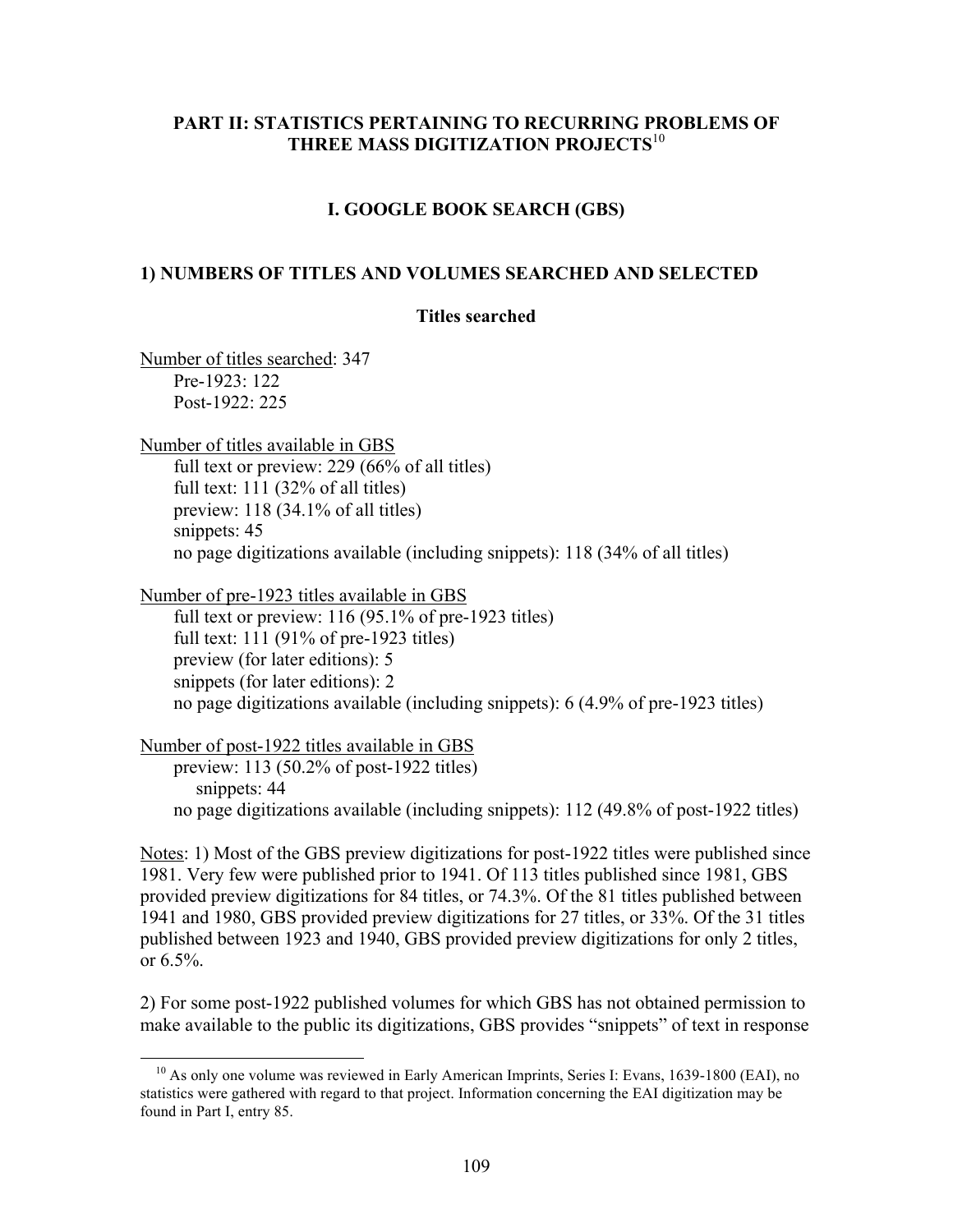to word searches—selected sentences in which search terms occur. Snippets can be of use to scholars, because they can alert users to works in which relevant information occurs. For other post-1922 volumes, GBS offers "no preview" listings, which have more limited use for researchers. Word searches for "no preview" listings do not retrieve any results from these books. For books offering "no preview" listings, GBS includes some metadata information: title, author, date, publisher, pages, subject, ISBN number, a paragraph summary, links for buying the book, with prices if available, where to borrow, reviews, references from web pages, and other editions. Mistakes occur even within these limited views, however. For example, for entry 10 (Hofstadter, Richard. *The Age of Reform: From Bryan to F. D. R.* New York: Vintage Books, 1955), for which GBS provides a "no preview" listing, under other editions, it lists *The Progressive Presidents* by John Morton Blum, a book that obviously should not be listed as an "other edition" of the Hofstadter book. If the information in the "no preview" listings was correct and comprehensive, it would be valuable. Because the information appears to be machine-generated, however, there is little chance in GBS accomplishing this. For example, for entry 10, the only reviews offered are an Article review in H-Diplo and one JSTOR review. In contrast, the HEB entry for this work includes links to six scholarly reviews. As scholars can find more correct and comprehensive bibliographic and reference information in sources other than GBS for these "no preview" works, I have not tallied figures for the number of volumes for which GBS includes this type of listing.

#### **Volumes searched**

#### Number of volumes searched: 608

#### Number of volumes searched available in GBS

full text or preview: 443 (72.9% of all volumes) full text: 315 (51.8% of all volumes) preview: 128 (21.1% of all volumes) snippets: 56 no page digitizations available (including snippets): 165 (27.1% of all volumes)

#### **Number of volumes reviewed**

Total: 80 Pre-1923: 62 [entries 1, 3, 6, 8, 11, 13, 16, 21, 26, 28, 31, 36, 41, 43, 46, 48, 51, 53, 56, 58, 61, 63, 66, 68, 71, 73, 76, 78, 81, 83, 86, 88, 91, 93, 96,98, 101, 103, 106, 108, 111, 113, 116, 118, 121, 123, 126, 128, 131, 133, 138, 141, 143, 146, 148, 151, 153, 156, 158, 161, 163, 198] Post-1922: 18 [entries 18, 23, 33, 38, 136, 166, 168, 171, 173, 176, 178, 181, 183, 186, 188, 191, 193, 196]

### **2) ACCESS, DOWNLOADING, SHARING, AND NAVIGATION**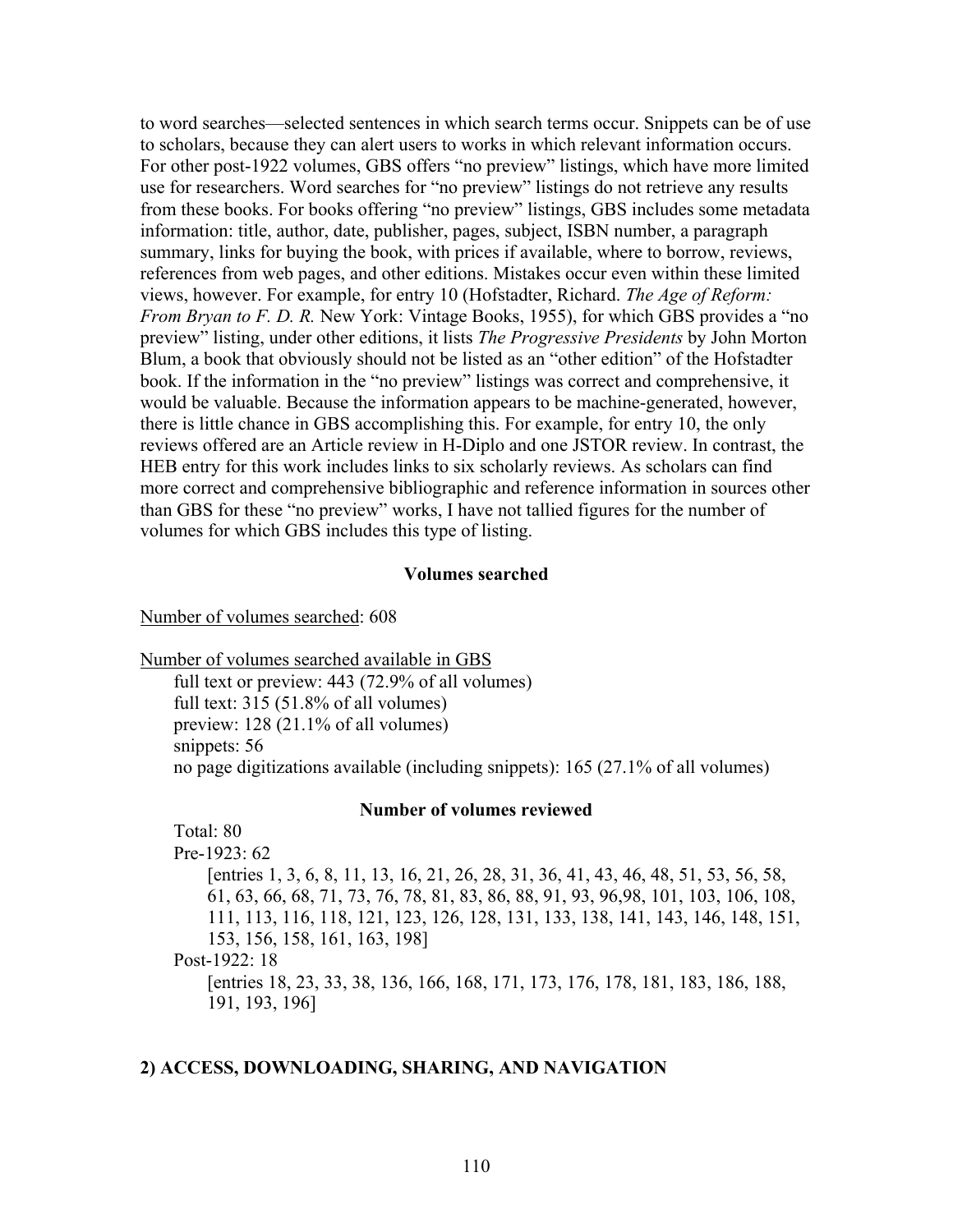### **Ease of finding specific volumes in multivolume works**

Number of titles for which title or author/title searches did not retrieve desired volume: 8 (10% of all GBS volumes reviewed) Pre-1923: 8 (12.9% of pre-1923 GBS volumes reviewed) [entries 6, 8, 13, 46, 48, 56, 76, 143] Post-1922: none

Finding specific volumes of multivolume works can take a lot of time. Title searches retrieve hits that often do not list the specific volume number of the hit in the bibliographic information offered. To learn the volume number of the hit, users must click on the hit and then find the title page. If that volume is not the one desired, a user must then click on a "More editions" link that retrieves a list of digitized volumes, usually with no indication of volume number in the bibliographic information offered. Users must click on each listing of a particular edition and page to the title page to find out if the link leads to the volume desired.

For example, a GBS title search for "Works of Alexander Hamilton" (entry 46) yielded four hits: one volume each from the 1904, 1851, 1810, and 2005 editions. The bibliographic information for the first three listings did not include the volume number of the specific hit. The information for the fourth did indicate the volume number, but stated "No preview available." Clicking on each of the first three listings led to volume I of the particular edition. Clicking on the "More editions" links of the 1904 volume yielded approximately 100 hits for digitizations of specific volumes from a variety of editions; clicking on the "More editions" links of the 1851 volume retrieved 3 hits; the 1810 volume, 2 hits; and the 2005 volume, 12 hits. To find volumes 2-7 of the 7-volume 1850- 51 edition, users must click not only on the 3 hits retrieved from the "More editions" links of the 1851 edition, but also on hits retrieved from the "More editions" link of the 1904 edition, a time-consuming hit-or-miss process. As some of the links for specific volumes do not lead to title pages, users must also spend time paging to title pages to find the volume numbers.

## **OPAC records**

Number of volumes for which OPAC did not contain links for retrieval of records: 22 (27.5% of all GBS volumes reviewed)

Pre-1923: 15 (24.2% of pre-1923 GBS volumes reviewed) [entries 6, 56, 61, 68, 73, 81, 88, 91, 108, 111, 126, 131, 138, 146, 158] Post-1922: 7 (38.9% of post-1922 GBS volumes reviewed) [entries 23, 173, 178, 181, 183, 188, 191]

I checked for links to GBS digitizations in Hollis Catalog (Harvard University Library) and Socrates (Stanford University's Online Catalog). While Hollis Catalog links lead directly to GBS digitizations, the Socrates links lead to listings in Google Scholar, which often includes links to digitizations in GBS.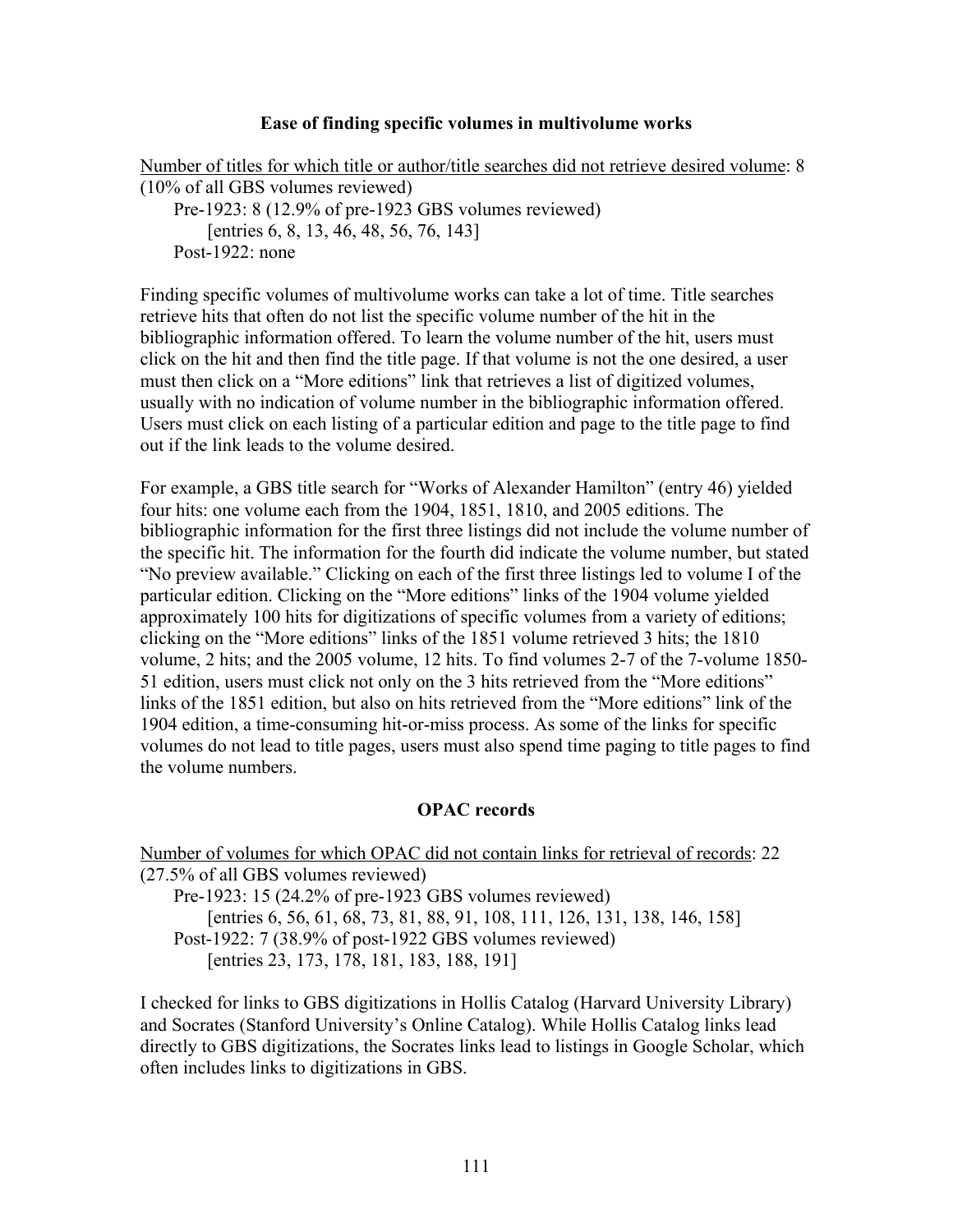### **MARC records**

MARC records were not available for GBS digitizations.

## **Downloading, searching PDF files, and copying text**

In GBS, the PDF files that users can download are paginated according to the physical page rather than the image page. For example, in the PDF downloaded version of entry 6 (Miller, Samuel. *A Brief Retrospect of the Eighteenth Century. Part First; in Two Volumes: Containing a Sketch of the Improvements in Science, Arts, and Literature, During That Period*. 2 vols. New York: T. and J. Swords, 1803. [Vol. I]), page 31 in the text was listed as page 54 in the page indicator, because it was the  $54<sup>th</sup>$  physical page of the book. If a user finds a reference in another text to page 31 of this book, he or she must make a calculation to find this page. Often the difference between the image page number and the physical page number changes as pages progress. In the case of entry 6, while the difference at page 31 was 23, by page 324, the difference is 17, as the physical page number that corresponds to 324 is 341. The change in difference can occur because of mistakes in scanning.

MLSB bypasses this problem because its downloaded files indicate the number of the image page in the page indicator along with the physical page listed in parenthesis; for example, "31 (54 of 563)," where 31 is the image page number, 54 the physical page number, and 563 the total number of physical pages.

Users cannot search for text in the GBS downloaded PDF file, unlike the MLSB downloaded PDF files.

Users can copy selections from the image, but not selections from the OCR reading of the text, as users can do with MLSB.

## **Sharing results**

Users can share a "clip" from the text by selecting it and then sending it as an image or text to a blog. Users must sign in with a Google Account in order to do this. To access the clip, a receiver must have a Google Account.

## **Navigation**

Unlike in MLSB, users have the option to input a desired page number in the page indicator in order to advance to a specific page. Users also can move page-by-page through clicking forward and backward buttons. Unlike in MLSB, users have the option of viewing double-page displays on one screen.

# **3) PHYSICAL CONDITION OF VOLUMES REVIEWED**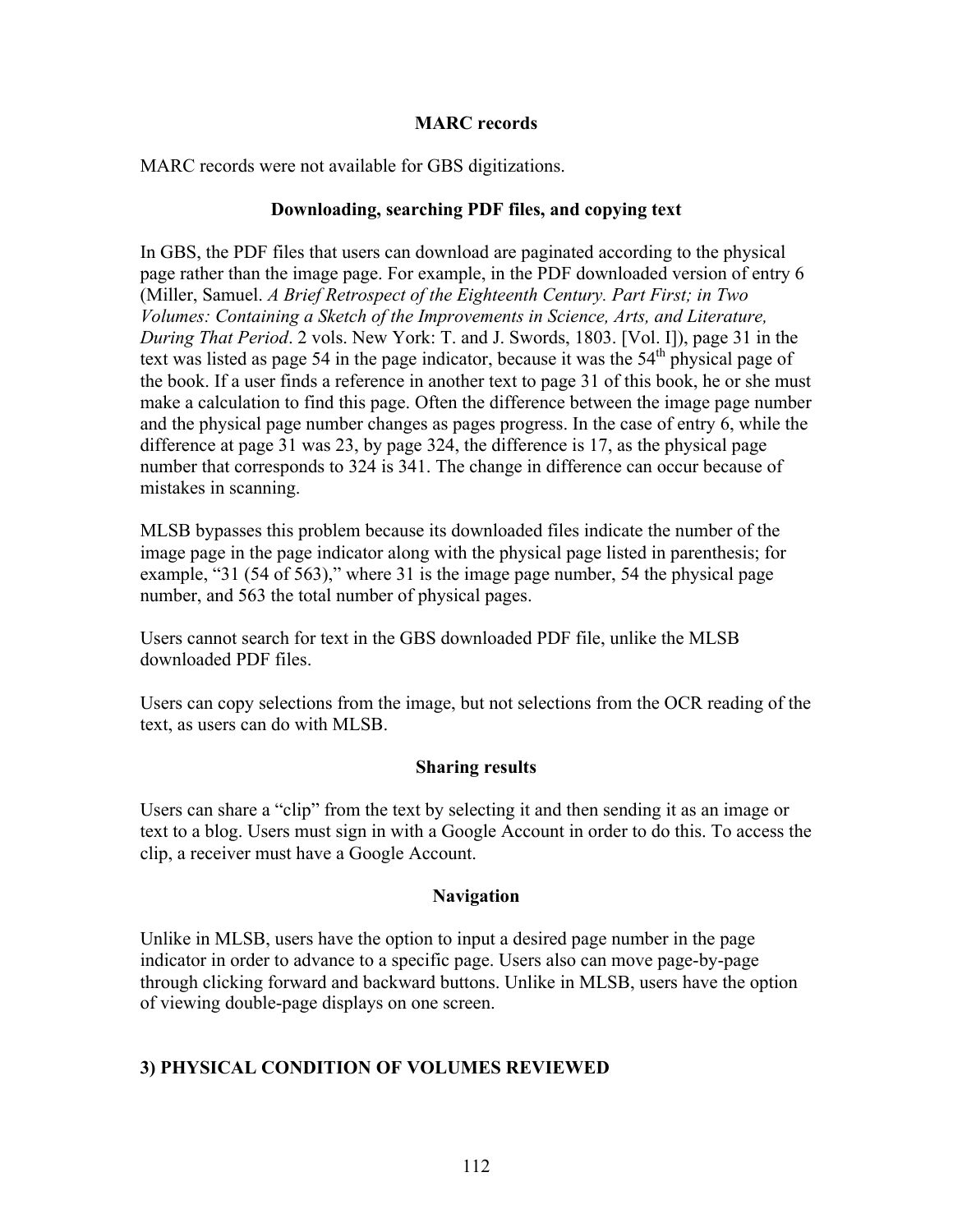Number of volumes with markings, folds, splotches, tears, stains, smudges, broken letters, or tape: 40 (50% of all GBS volumes reviewed) Pre-1923: 40 (64.5% of pre-1923 GBS volumes reviewed) [entries 1, 3, 8, 11, 13, 21, 26, 28, 31, 41, 43, 48, 53, 58, 63, 66, 68, 71, 81, 83, 86, 88, 91, 93, 96, 98, 103, 108, 111, 113, 116, 123, 128, 143, 148, 151, 153, 156, 161, 163] Post-1922: none

Number of volumes with markings, folds, splotches, tears, stains, smudges, broken letters, or tape affecting 10 or more pages: 21 (26.25% of all GBS volumes reviewed) Pre-1923: 21 (33.9% of pre-1923 GBS volumes reviewed) [entries 11, 26, 43, 48, 58, 63, 71, 81, 83, 86, 88, 93, 96, 108, 111, 113, 123, 128, 148, 151, 163] Post-1922: none

Number of volumes with markings, folds, splotches, tears, stains, smudges, broken letters, or tape affecting OCR: 31 (38.75% of all GBS volumes reviewed) Pre-1923: 31 (50% of pre-1923 GBS volumes reviewed) [entries 1, 3, 8, 11, 13, 21, 26, 28, 31, 41, 43, 48, 58, 63, 81, 83, 86, 88, 91, 93, 96, 108, 113, 116, 123, 128, 143, 148, 151, 161, 163] Post-1922: none

Number of volumes with markings, folds, splotches, tears, stains, smudges, broken letters, or tape affecting OCR on 10 or more pages: 7 (8.75% of all GBS volumes reviewed)

Pre-1923: 7 (11.3% of pre-1923 GBS volumes reviewed) [entries 43, 48, 58, 63, 123, 128, 151] Post-1922: none

## **4) METADATA**

## **Author, title, and publication listings**

Number of volumes with incorrect author, title, and publication information: 3 (3.75% of all GBS volumes reviewed)

Pre-1923: 2 (3.2% of pre-1923 GBS volumes reviewed) [entries 1, 8] Post-1922: 1(5.6% of post-1922 GBS volumes reviewed) [entry 196]

## **Contents links**

Number of volumes with problematic contents links: 32 (40% of all GBS volumes reviewed)

Pre-1923: 25 (40.3% of pre-1923 GBS volumes reviewed)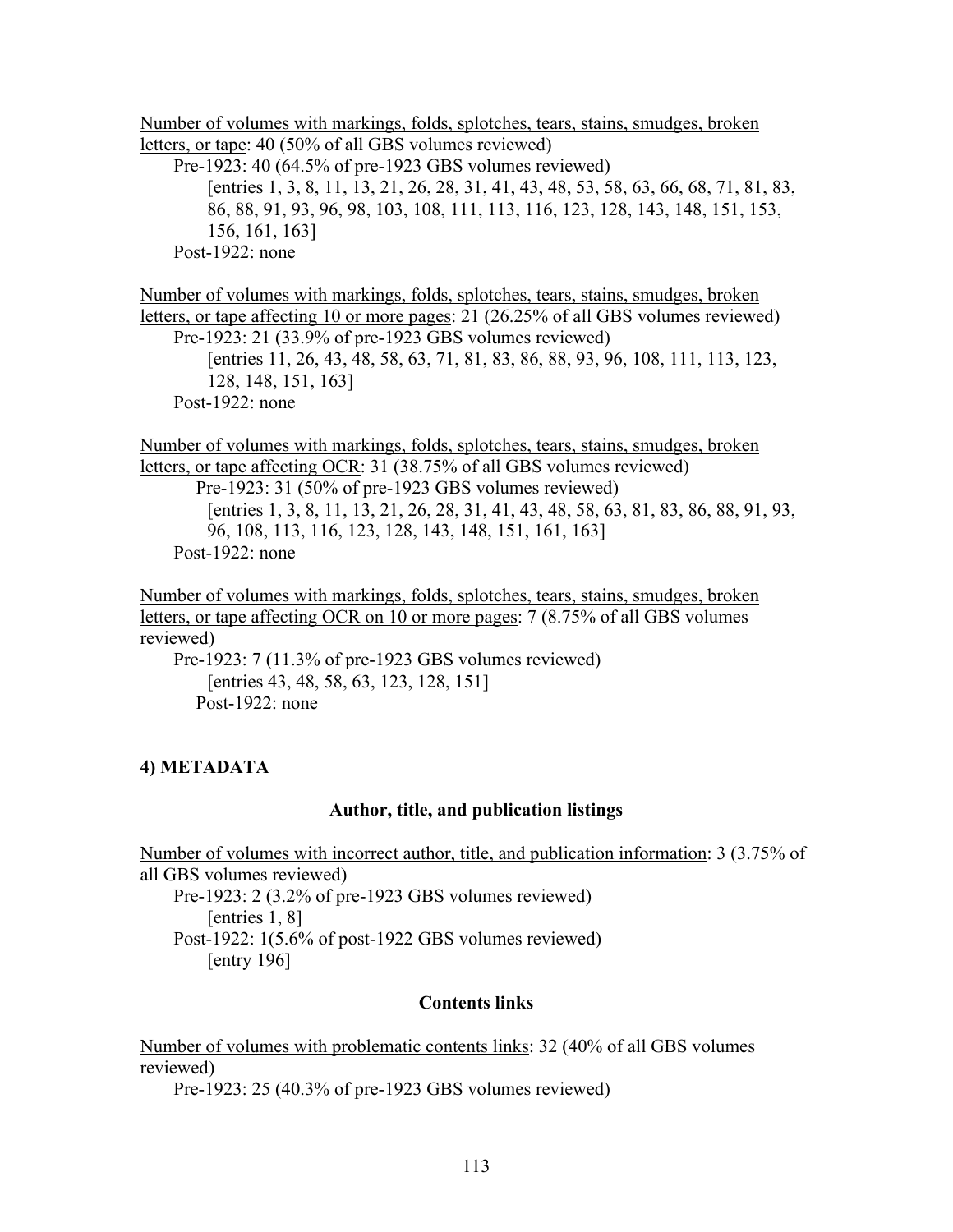[entries 6, 8, 13, 21, 26, 28, 36, 43, 46, 48, 53, 56, 58, 63, 71, 73, 76, 88, 101, 103, 121, 128, 148, 158, 198] Post-1922: 7 (38.9% of post-1922 GBS volumes reviewed) [entries 33, 38, 173, 183, 186, 188, 193] Number of volumes with contents links to incorrect pages: 23 (28.75% of all GBS volumes reviewed) Pre-1923: 17 (27.4% of pre-1923 GBS volumes reviewed) [entries 6, 13, 26, 28, 36, 46, 53, 56, 58, 71, 73, 88, 101, 121, 148, 158, 198] Post-1922: 6 (33.3% of post-1922 GBS volumes reviewed) [entries 33, 38, 183, 186, 188, 193] Number of volumes with incorrect or misspelled chapter listings in contents: 11 (13.75% of all GBS volumes reviewed) Pre-1923: 9 (14.5% of pre-1923 GBS volumes reviewed) [entries 8, 43, 48, 53, 63, 71, 73, 76, 128] Post-1922: 2 (11.1% of post-1922 GBS volumes reviewed) [entries 186, 193] Number of volumes with contents links that are useless: 2 (2.5% of all GBS volumes reviewed) Pre- 1923: 1 (1.6% of pre-1923 GBS volumes reviewed) [entry 198] Post-1922: 1 (5.6% of post-1922 GBS volumes reviewed) [entries 173] Number of multivolume works with contents links that lead to incorrect volumes: 1 (1.25% of all GBS volumes reviewed) Pre-1923: 1 (1.6% of pre-1923 GBS volumes reviewed) [entry 46] Post-1922: none Number of volumes with contents links for an index where none exists: 2 (2.5% of all GBS volumes reviewed). Pre-1923: 2 (3.2% of pre-1923 GBS volumes reviewed) [entries 8, 21] Post-1922: none

### **Index links**

Number of volumes with incorrect index links: 1 (1.25% of all GBS volumes reviewed) Pre-1923: 1 (1.6% of pre-1923 GBS volumes reviewed) [entry 43] Post-1922: none

### **Number of pages**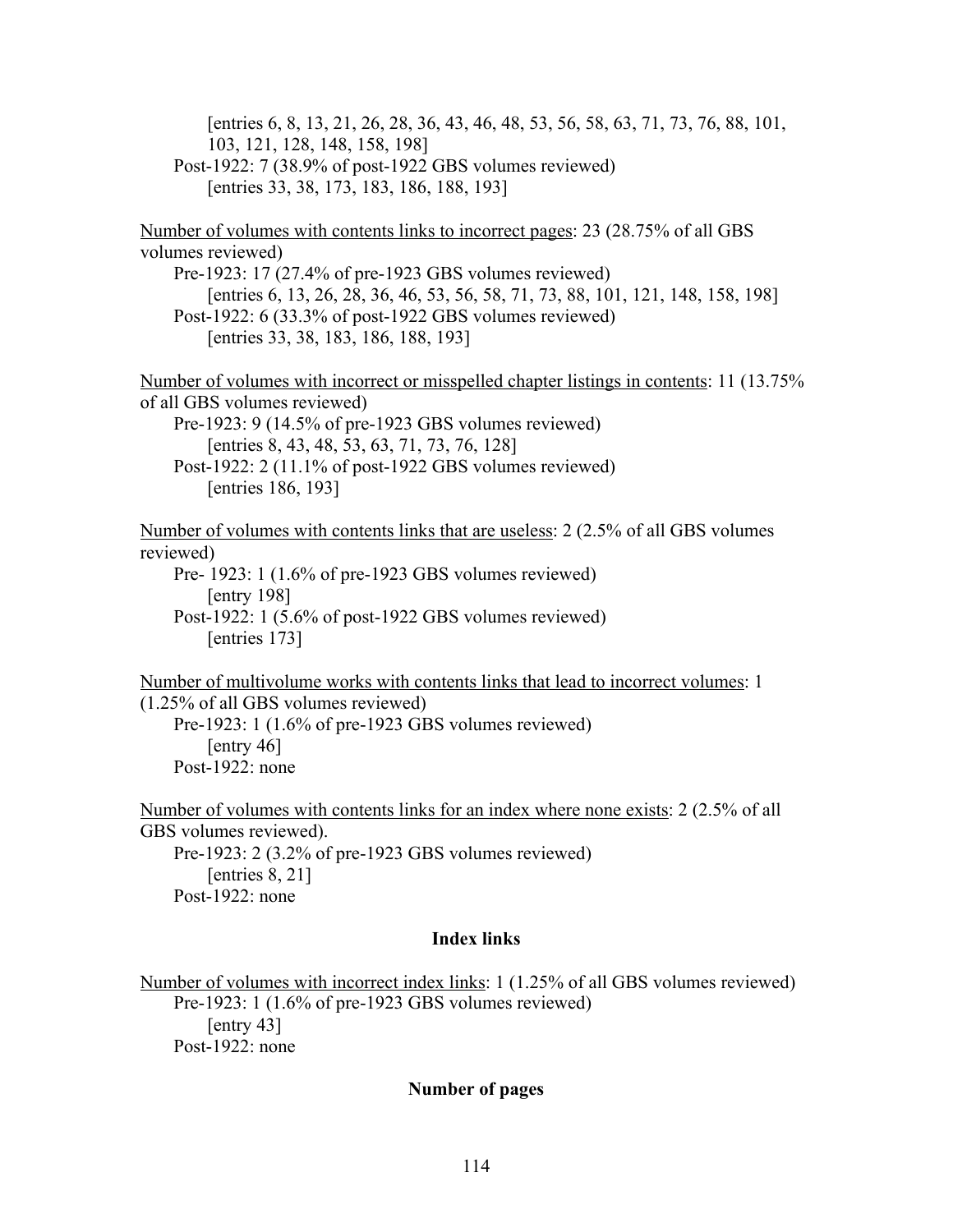Number of volumes with listings for number of pages different than that given in MARC records (LC catalog, Harvard Library's Hollis Catalog) or last page of text: 16 (20% of all GBS volumes reviewed)

Pre-1923: 4 (6.5% of pre-1923 GBS volumes reviewed) [entries 3, 16, 28, 93] Post-1922: 12 (66.7% of post-1922 GBS volumes reviewed) [entries 18, 23, 33, 166, 173, 178, 181, 183, 188, 191, 193, 196]

In most, if not all, of these entries, the number of pages listed corresponded to the physical number of pages in the book, not the pagination as given by the publisher and included in authoritative sources.

## **Page indicators**

Number of volumes with discrepancies between numbers listed in the page indicator and actual page numbers appearing in the text: 13 (16.25% of all GBS volumes reviewed) Pre-1923: 11 (17.7% of pre-1923 GBS volumes reviewed) [entries 46, 73, 83, 88, 101, 126, 141, 148, 151, 161, 184] Post-1922: 2 (11.1% of post-1922 GBS volumes reviewed). [entries 33, 166]

## **Subject headings**

Number of volumes that used LC main subject headings but not the subheadings provided by LC: 23 (28.75% of all GBS volumes reviewed) Pre-1923: 23 (37.1% of pre-1923 GBS volumes reviewed). [entries 3, 6, 8, 16, 21, 41, 48, 51, 56, 71, 86, 93, 96, 111, 116, 131, 133, 138, 141, 143, 151, 161, 198] Post-1922: none

A problem that such a practice can cause for scholars is exemplified in the following example. For entry 51 (Tyler, Moses Coit. *A History of American Literature*. Vol. I: 1607-1676. New York: G. P. Putnam's Sons, 1878), LC assigned the subject heading "American literature--Colonial period, ca. 1600-1775--History and criticism," while GBS assigned just "American literature." Clicking on the GBS link for "American literature" retrieved 1,173 books, listed in an order that is not explained by GBS. Users cannot order results differently. A scholar studying the history and criticism of colonial American literature will not be able to use the GBS results profitably because he or she will have no way to find out which of the 1,173 books deals with that topic.

In contrast, clicking on the subject heading link within the LC record for the Tyler book, one finds a list of LC subject headings beginning with "American literature--Colonial period, ca. 1600-1775--History and criticism" with links to relevant books pertaining to each heading. Clicking on the link for "American literature--Colonial period, ca. 1600- 1775--History and criticism" retrieves 119 titles that a user could arrange by title, author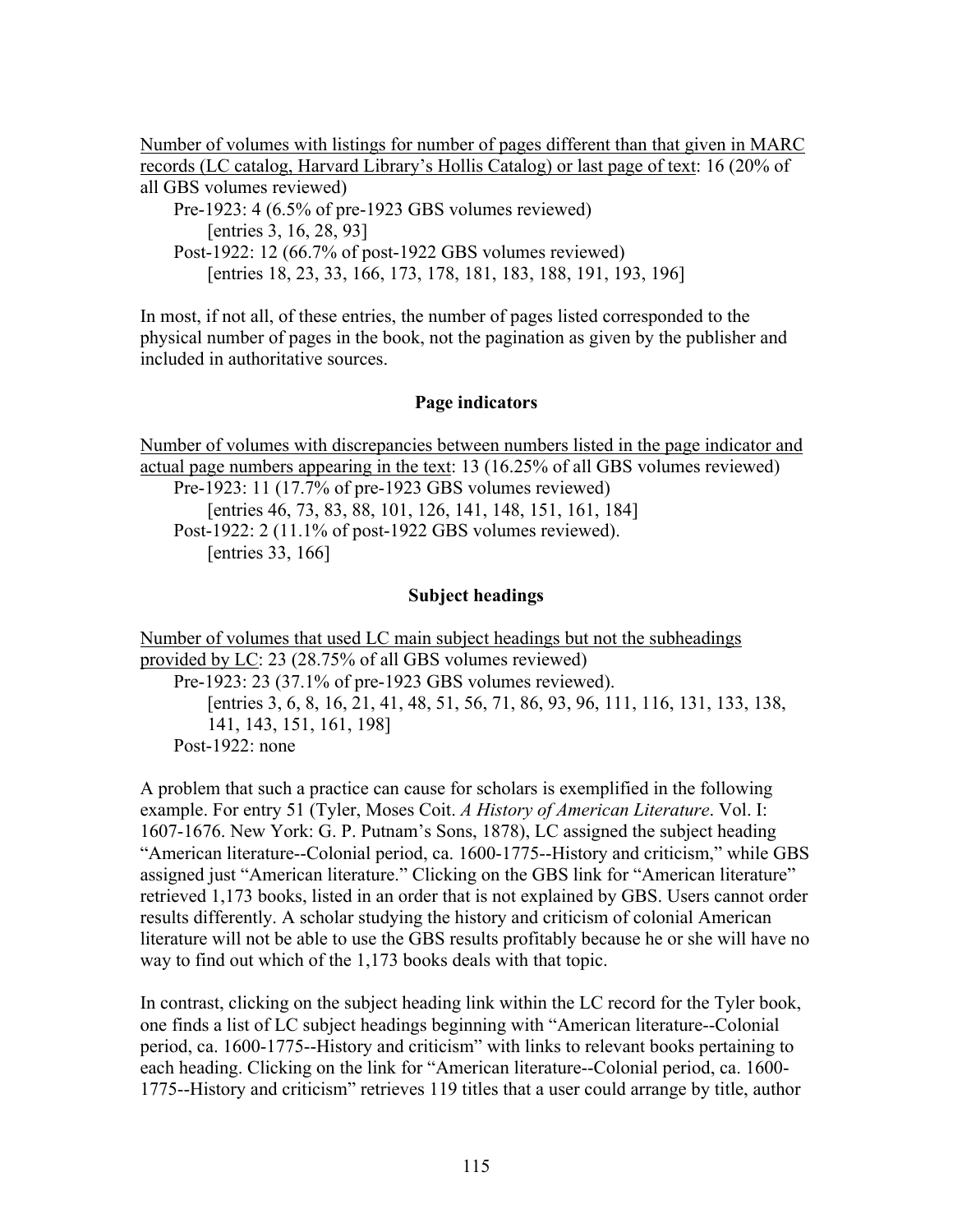or creator, date (ascending), or date (descending). In addition to "American literature-- Colonial period, ca. 1600-1775--History and criticism," LC offers in the list the following headings with links provided to relevant books: "American literature--Colonial period, ca. 1600-1775--History and criticism—Congress"; "American literature--Colonial period, ca. 1600-1775--History and criticism—Periodicals"; "American literature--Colonial period, ca. 1600-1775--History and criticism—Theory, etc." LC also offers many other headings beginning with the term "American literature--Colonial period, ca. 1600-1775." LC's subject heading links are organized according to transparent rules and standards that scholars may learn in order to help them find relevant works, and that professional librarians employ to answer reference queries. GBS's methods of organizing digitizations are not openly accessible.

Number of volumes that either omitted some or all LC headings; used headings not derived from LC; used no subject headings even though LC provided some; or disjoined LC subject headings so that subdivisions became separate headings: 22 (27.5% of all GBS volumes reviewed)

Pre-1923: 11 (17.7% of pre-1923 GBS volumes reviewed) [entries 28, 31, 58, 63, 73, 83, 101, 121, 156, 186, 193] Post-1922: 11 (61.1% of post-1922 GBS volumes reviewed) [entries 18, 166, 168, 173, 176, 178, 181, 183, 188, 191, 196]

For example, in entry 18 (Hollinger, David A. *Science, Jews, and Secular Culture: Studies in Mid-Twentieth-Century American Intellectual History*. Princeton: Princeton University Press, 1996), GBS used two of the five LC headings ("Jews—United States— Intellectual life" and "Secularism—United States—History— $20<sup>th</sup>$  century"); augmented one ("Science—United States—20<sup>th</sup> century—History" was changed to "Science— History"); omitted two ("United States—Intellectual Life—20<sup>th</sup> century" and "United States—Ethnic relations"); added one general heading that seems of limited use because it is so broad ("History—United States—General"); and added one misleading heading ("Religion—Judaism—Rituals  $&$  Practices"), as the book addresses the influence of Jewish intellectuals on the secularization and de-Christianization of American culture, not than the rituals and practices of Judaism.

## **"About this book" reference page**

The "About this book" page contains the following reference sections: "Key words and phrases" (terminology used for pre-1923 volumes) and "Key terms" (terminology used for post-1922 volumes); "References from books"; "References from scholarly works"; "Popular passages"; and "Related books." GBS employs "automated methods to analyze the book" and select material for these sections, according to its help page.<sup>11</sup> While some of the material selected may have use for scholars, serious researchers will want to rely on traditional methods of research and to remain skeptical of claims that terms listed as "key" are significant or that "Related books" do bear significant relation to the books to which they supposed are related.

<sup>&</sup>lt;sup>11</sup> Google Book Search, "Google Book Search Help Center." Available at http://books.google.com/support/bin/answer.py?answer=53549.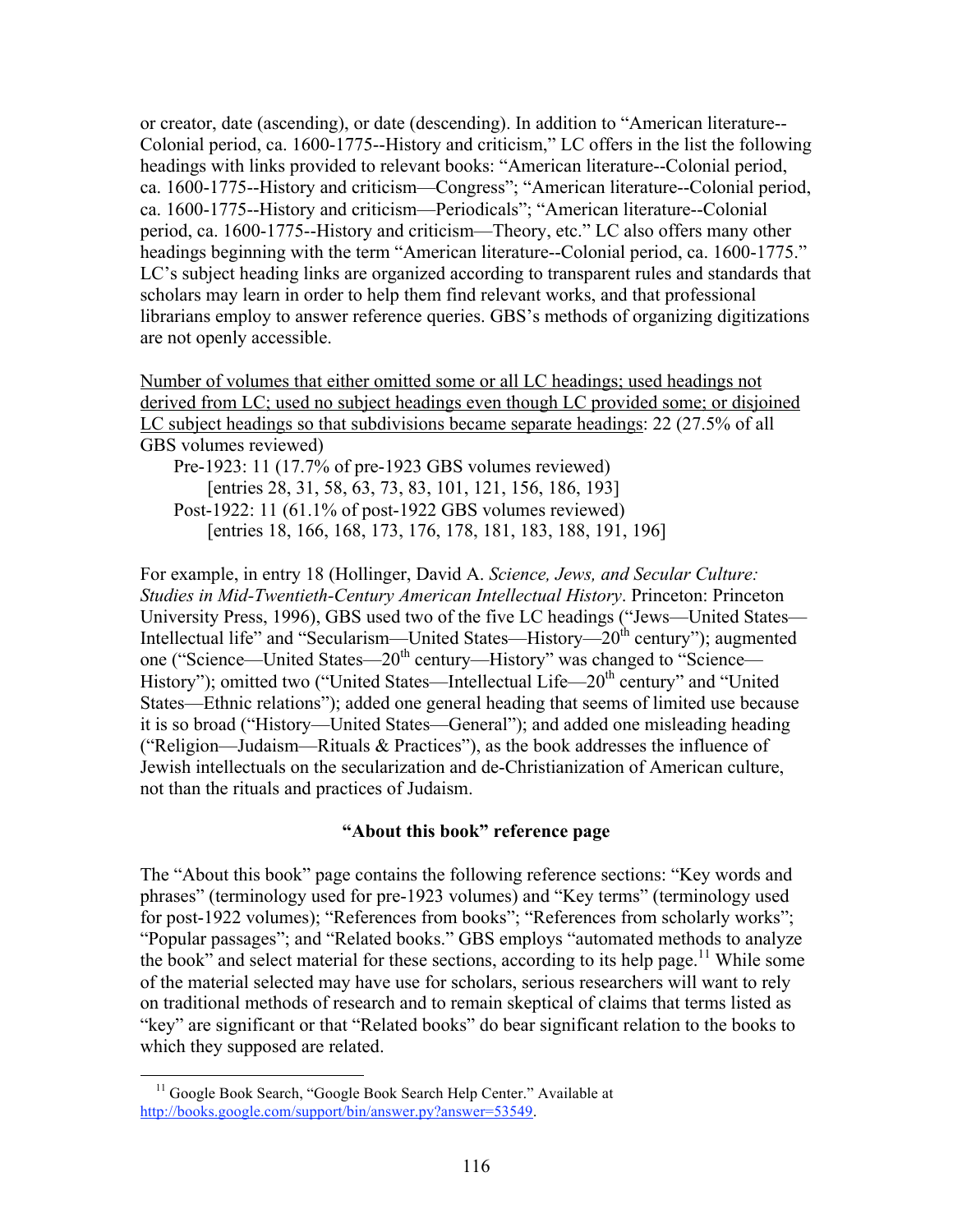## **"Key words and phrases" and "Key terms"**

Note: A number of problems dealing with the "Key words and phrases" section that were found in the initial Jan-Feb 2008 examination of digitizations had been corrected by March 2008, though others remained and some new ones were present. Because of this, I have revised my report accordingly and the information offered below reflects the situation in March 2008.

Choice of terms: It is often unclear why one term was chosen and another was not. For example, for entry 1 (Riley, Woodbridge. *American Thought from Puritanism to Pragmatism*. New York: H. Holt, 1915), the only personal name listed in "Key words and phrases" was Asa Gray. Clicking on the link for Asa Gray retrieved 10 pages. The following names, each with a greater number of pages listed in the book's index than Gray's, were not included in "Key terms and phrases": Benjamin Franklin, Ralph Waldo Emerson, William James, Thomas Jefferson, and Charles Peirce.

For entry 156 (Giddings, Franklin Henry. *Democracy and Empire, with Studies of Their Psychological, Economic, and Moral Foundations*. New York: Macmillan, 1900), "Babylonia" was listed in "Key words and phrases." "Babylonia" appears in conjunction with the word "Egypt" on four of the five pages in which the former term occurs; however, "Egypt," which occurs on six pages in the book, was not listed in "Key words" and phrases."

Inconsequential terms: For entry 43 (Dewey, John. *Democracy and Education: An Introduction to the Philosophy of Education*. New York: Macmillan, 1916), the name "PAUL MONROE" was listed in "Key words and phrases." Clicking on the name retrieved 3 hits, all of which led to pages prior to the title page. On two of these, Monroe's name does not appear. Monroe was the editor of the series in which this book was published, and his name does appear on one page prior to the title page that lists all the books in the series. While Monroe's name was included in "Key words and phrases" because of this reference, the name "Rousseau" was not included even though the book devotes 8 pages to a discussion of Rousseau's writings on natural education.

Incomplete listings of pages: The links to "Key words and phrases" often are incomplete. In entry 1 example listed above, pages retrieved for Asa Gray did not include all the pages listed in the book's index in which Gray was referenced because clicking on the link retrieved only pages in which the complete name "Asa Gray" occurred and not the pages in which only his last name appeared.

Number of volumes with "Key words and phrases" or "Key terms" problems: 31 (38.75% of all GBS volumes reviewed)

Pre-1923: 26 (41.9% of pre-1923 GBS volumes reviewed) [entries 1, 11, 13, 16, 28, 31, 36, 43, 48, 58, 63, 81, 83, 91, 101, 106, 108, 118, 123, 126, 131, 138, 141, 143, 156, 163] Post-1922: 5 (27.8% of post-1922 GBS volumes reviewed)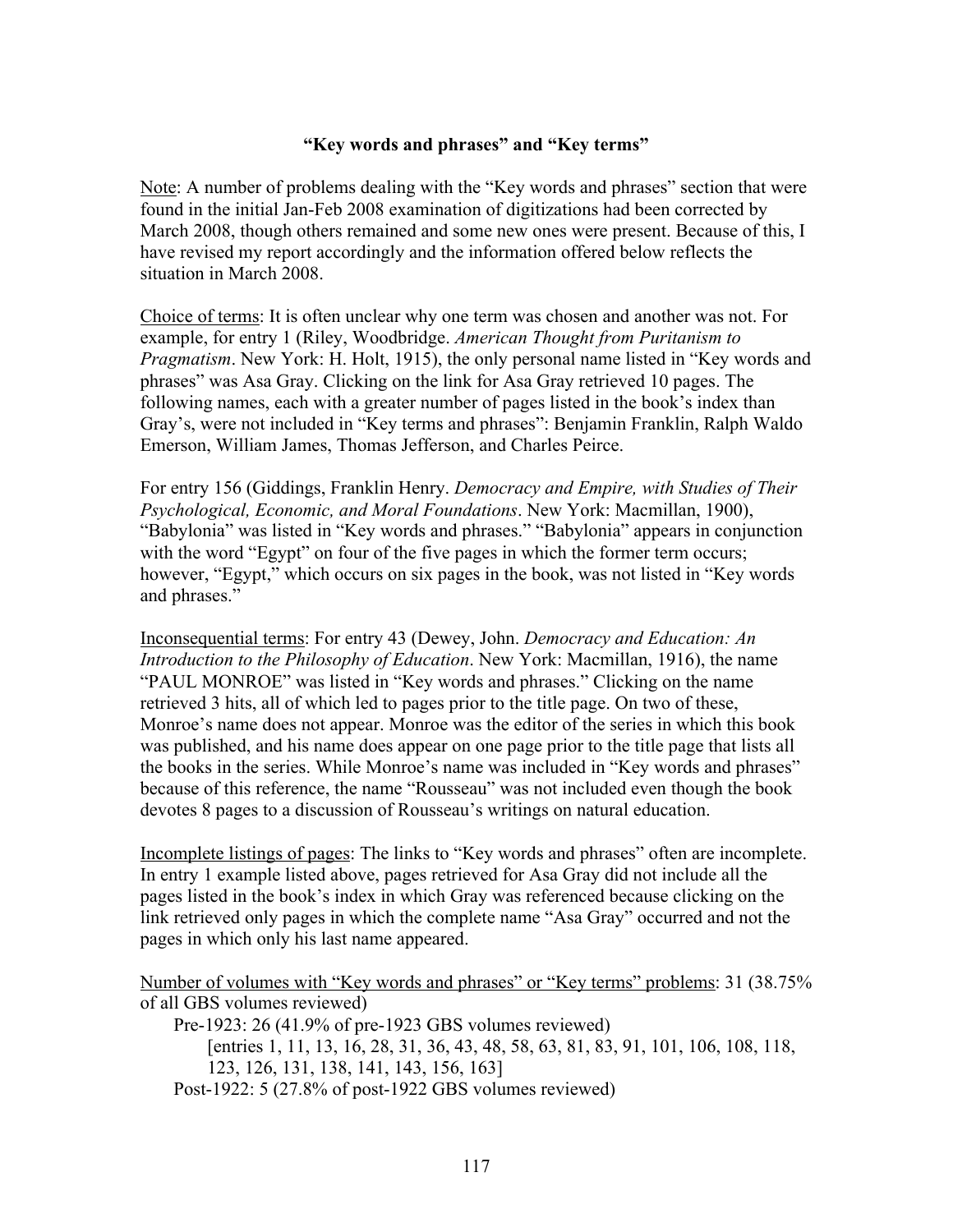[entries 136, 173, 176, 178, 181]

| <u>Number of volumes with OCR misreadings listed as "Key words and phrases" or "Key</u><br><u>terms</u> ": $5(6.25\% \text{ of all GBS volumes reviewed})$<br>Pre-1923: 5 (8.1% of pre-1923 GBS volumes reviewed)<br>[entries 36, 58, 63, 126, 131]<br>Post-1922: none                                                                                                                                |
|-------------------------------------------------------------------------------------------------------------------------------------------------------------------------------------------------------------------------------------------------------------------------------------------------------------------------------------------------------------------------------------------------------|
| Number of volumes that include as "Key words and phrases" or "Key terms" terminology<br>for which searching retrieved no occurrences: 2 (2.5% of all GBS volumes reviewed)<br>Pre-1923: 1 (1.6% of pre-1923 GBS volumes reviewed)<br>[entries 123]<br>Post-1922: 1 (5.6% of post-1922 GBS volumes reviewed)<br>$[$ entry 136 $]$                                                                      |
| <u>Number of volumes with word fragments listed as "Key words and phrases" or "Key</u><br><u>terms"</u> : $7(8.75\% \text{ of all GBS volumes reviewed})$<br>Pre-1923: 5 (8.1% of pre-1923 GBS volumes reviewed)<br>[entries 11, 101, 108, 123, 126]<br>Post-1922: 2 (11.1% of post-1922 GBS volumes reviewed)<br>[entries 136, 173]                                                                  |
| <u>Number of volumes with name fragments listed as "Key words and phrases" or "Key</u><br>terms": 3 (3.75% of all GBS volumes reviewed)<br>Pre-1923: 1 (1.6% of pre-1923 GBS volumes reviewed)<br>$[$ entry 28 $]$<br>Post-1922: 2 (11.1% of post-1922 GBS volumes reviewed)<br>[entries 178, 181]                                                                                                    |
| <u>Number of volumes with source citations listed as "Key words and phrases" or "Key</u><br><u>terms"</u> : $3$ (3.75% of all GBS volumes reviewed)<br>Pre-1923: $2(2.5\% \text{ of pre-1923} \text{ GBS} \text{ volumes reviewed})$<br>[entries 13, 143]<br>Post-1922: 1 (5.6% of post-1922 GBS volumes reviewed)<br>[entry $176$ ]                                                                  |
| <u>Number of volumes in which terminology listed as "Key words and phrases" or "Key</u><br>terms" was not significant (for reasons other than those noted above) or occurred on only<br>$1$ or 2 pages: 14 (13.75% of all GBS volumes reviewed)<br>Pre-1923: 14 (17.7% of pre-1923 GBS volumes reviewed)<br>[entries 16, 31, 36, 43, 48, 81, 83, 91, 106, 118, 138, 141, 143, 163]<br>Post-1922: none |

# **"References from books"**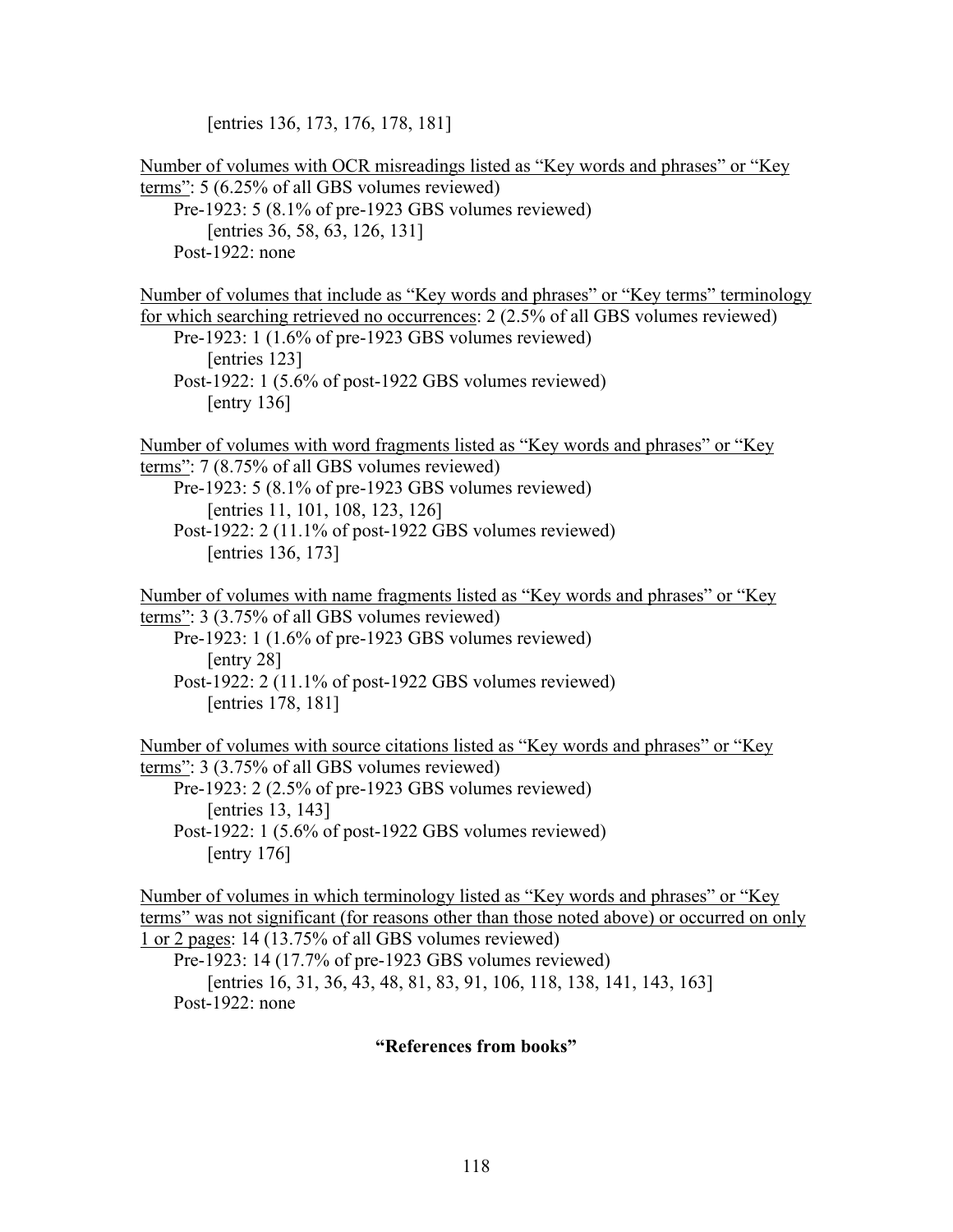GBS offers no rationale for the selection of books included in its "References from books" section. In addition, links in this section on occasion did not lead to relevant pages.

For entry 61 (Fiske, John. *American Political Ideas Viewed from the Standpoint of Universal History: Three Lectures Delivered at the Royal Institution of Great Britain in May 1880*. New York: Harper & Brothers, 1885), under "References from books," the listing "The American Government, National and State - Page 54 by Burke Aaron Hinsdale - United States – 1891" was offered. Clicking on the link retrieved page 54, yet that page contained no reference to Fiske's book. Fiske's book was listed in Hindale's on p. 18 as a reference, not on p. 54.

For entry 83 (Addams, Jane. *Democracy and Social Ethics*. New York: Macmillan, 1902), GBS included "References from books" links to 5 full-text digitizations of books and approximately 45 books for which GBS offered previews. In 2 cases of the full-text books, the link from the Addams book retrieved a page in which the Addams book was not referenced, although the book was referenced on a different page. A search in GBS on the title and author of the Addams book yielded 626 full-text digitizations in which the book was referenced and approximately 63 preview digitizations. Just why GBS selected only the approximately 50 books listed in the "References from books" section and not the more than 600 others that reference the Addams book was not explained.

For entry 98 (Adams, Henry. *The Education of Henry Adams: An Autobiography*. Boston: Houghton Mifflin; Cambridge: Riverside Press, 1918), GBS listed 22 books in which this book was noted. According to a GBS search, however, the book has been cited in 1,310 sources, of which 338 are full-text sources. The 22 books listed in "References from Books" are not significant studies of the autobiography or books that use it significantly. The fact that only 2 of the 22 books were not previews leads me to speculate that this selection of references was produced in part to advertise in-print books rather than to further scholarship.

GBS should demonstrate the rationale behind their principles of inclusion and exclusion of texts in their "References from books" (and other) sections in order for scholars to gain confidence that perusing the selections would be worth their time.

## **"References from scholarly works"**

For entry 98 (Adams, Henry. *The Education of Henry Adams: An Autobiography*. Boston: Houghton Mifflin; Cambridge: Riverside Press, 1918), "References from scholarly works" included a link that led to an article entitled "*Elektron*: Electrical Systems in Retrospect and Prospect." A search in this article under "Henry Adams" retrieved one hit with the note "Sorry, this page's content is restricted." For scholars, pursuing such a link is a time-waster.

For entry 113 (James, William. *Pragmatism: A New Name for Some Old Ways of Thinking; Popular Lectures on Philosophy*. New York: Longmans, Green, 1907),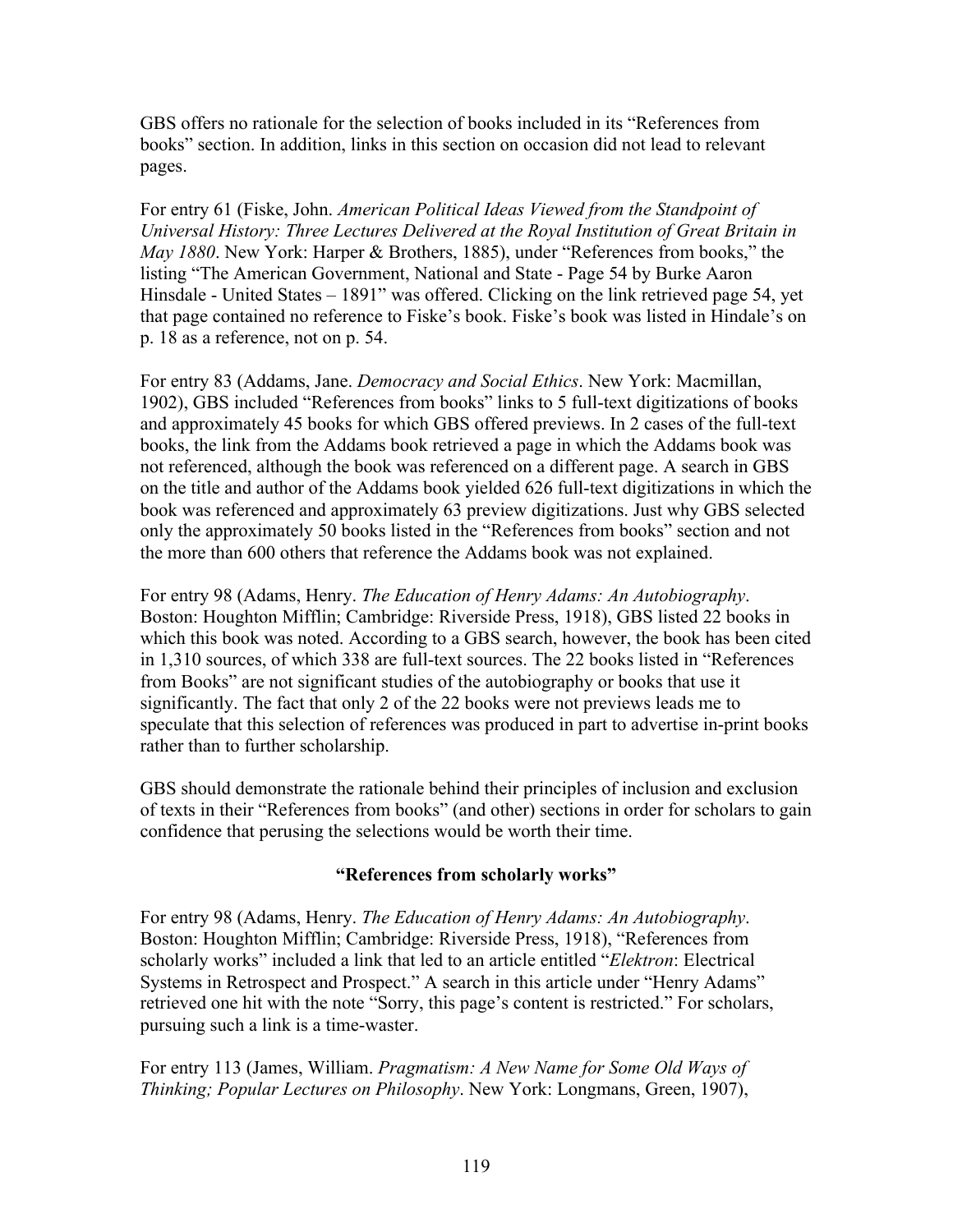"References from scholarly works" included links to 5 articles and a "Show more" link. Clicking on the latter led to the note, "Sorry, we didn't find any articles that cite 10545162373793139760." Clicking on the link for the first article listed, one entitled "Rationale for a pragma-dialectical perspective," led to a subscription database. The article abstract did not indicate that the James text was discussed in it. A scholar pursuing this source might very well pay for an article that has tangential relation to the James text, if that.

## **"Popular passages"**

Often quoted "Popular passages" were from texts that the author had quoted, not the author's own words. Often listed page numbers were incorrect, as were the number of books listed that purported to include the quote.

For entry 63 (Ross, Edward Alsworth. *Social Control: A Survey of the Foundations of Order*. New York: Macmillan, 1901), a quote in "Popular passages" was from the New Testament, but GBS did not indicate this information in its citation. The fact that GBS included a link to "958 books from 1774-2007" in which the quote appeared is useless for scholars interested in the Ross text. The fact that clicking on the "958 books" link led only to 160 "Limited previews" indicated that "Popular passages" may function more as a tool for marketing than one for scholarship. In addition, while GBS stated that the quote appeared on p. 375 in the Ross book, it actually appears on p. 373.

For entry 98 (Adams, Henry. *The Education of Henry Adams: An Autobiography*. Boston: Houghton Mifflin; Cambridge: Riverside Press, 1918), under "Popular passages," the first quote listed was purported to have appeared in 69 books from 1889- 2007, yet clicking on the link led to 48 books, nine of which were editions of this very book.

For entry 156 (Giddings, Franklin Henry. *Democracy and Empire, with Studies of Their Psychological, Economic, and Moral Foundations*. New York: Macmillan, 1900), in "Popular passages," GBS quoted 10 passages, but these did not appear on the pages from the book that were retrieved.

## **"Related books"**

This section also appears to be a marketing tool; however, often the books listed have little or no apparent connection to the text under consideration.

For entry 26 (Robinson, James Harvey. *The New History: Essays Illustrating the Modern Historical Outlook*. New York: Macmillan, 1922), "Related books" included links to a "Snippet view" of Toni Morrison's novel, *Song of Solomon*, a "Snippet view" of Tom Wolfe's novel, *The Right Stuff*, a "Limited preview" to James Joyce's *Ulysses*, and a "Limited preview" to Thomas Pynchon's *Gravity's Rainbow*, among other irrelevant texts. Robinson's text, a manifesto advocating a new approach to the discipline of history, has nothing to do with the novels listed as "Related books." Books in the field that do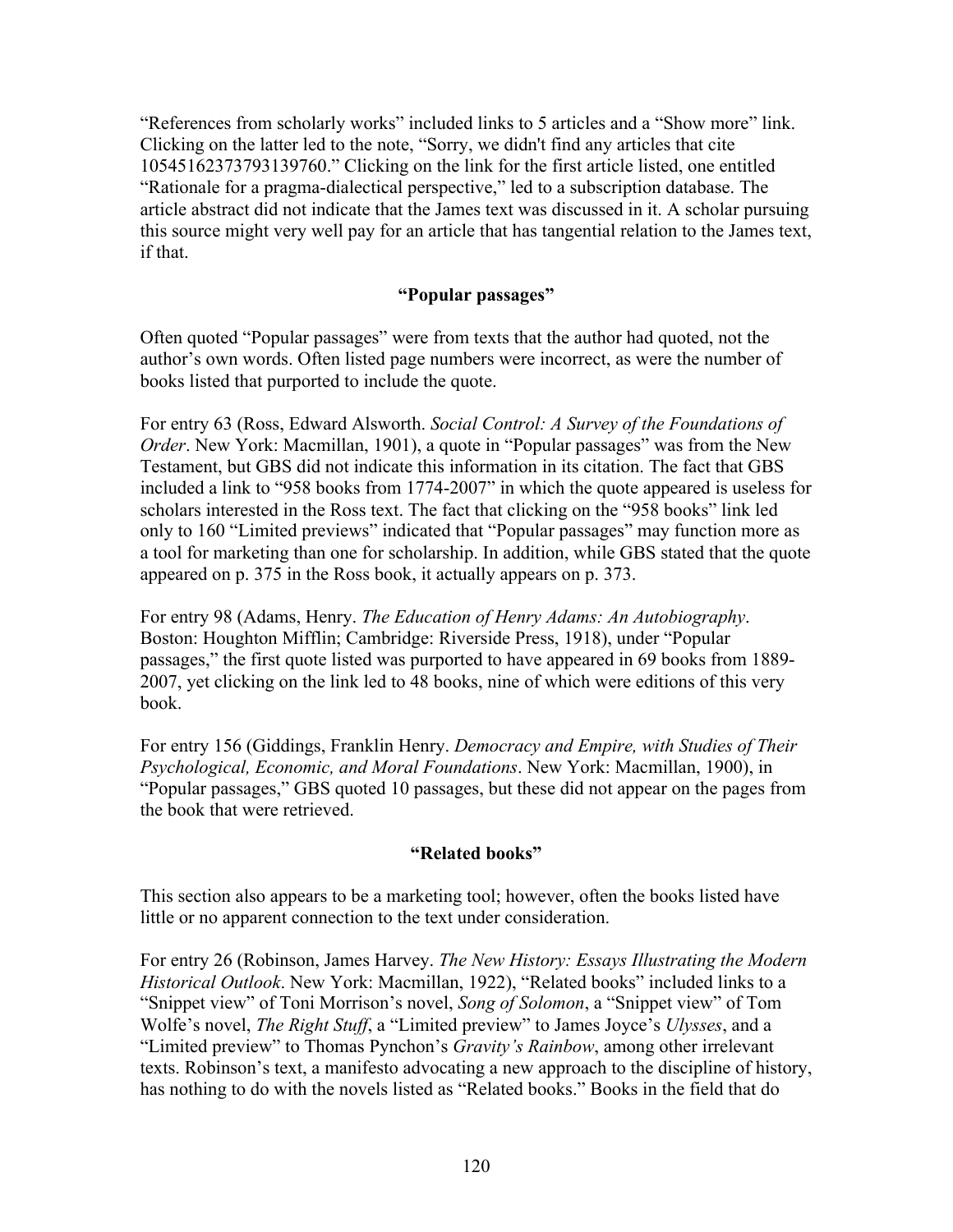discuss Robinson's, such as John Higham's *History: Professional Scholarship in America* and Peter Novick's *That Noble Dream: The "Objectivity Question" and the American Historical Profession* were not listed as "Related Books" by GBS.

For entry 198 (*The New Encyclopedia of Social Reform*. Ed. William D. P. Bliss and Rudolph M. Binder. New edition. Funk & Wagnalls, 1908), "Related books" listed James H. Billington, *Fire in the Minds of Men: Origins of the Revolutionary Faith*, a book bearing limited relation to the thrust of the encyclopedia.

### **5) QUALITY OF SCANS**

Number of volumes rated "poor": 21 (26.25% of all GBS volumes reviewed) Pre-1923: 20 (32.3% of pre-1923 GBS volumes reviewed) [entries 26, 31, 43, 46, 56, 66, 73, 88, 101, 108, 118, 121, 131, 141, 143, 146, 148, 151, 161, 198] Post-1922: 1 (5.6% of post-1922 GBS volumes reviewed) [entry 196]

#### **Missing pages**

Number of volumes with missing pages: 13 (16.25% of all GBS volumes reviewed) Pre-1923: 13 (21% of pre-1923 GBS volumes reviewed) [entries 26, 43, 56, 73, 88, 101, 118, 121, 141, 146, 148, 151, 161] Post-1922: none

#### **Pages out-of-order**

Number of volumes with pages displayed out-of-order: 4 (5% of all GBS volumes reviewed) Pre-1923: 4 (6.5% of pre-1923 GBS volumes reviewed) [entries 46, 56, 131, 141] Post-1922: none

#### **Pages appearing more than once**

Number of volumes with one or more pages displayed more than one time: 8 (10% of all GBS volumes reviewed)

Pre-1923: 8 (12.9 % of pre-1923 GBS volumes reviewed) [entries 26, 73, 83, 101, 141, 148, 151, 161] Post-1922: none

### **Illegible pages**

Number of volumes with one or more illegible pages: 6 (7.5% of all GBS volumes reviewed)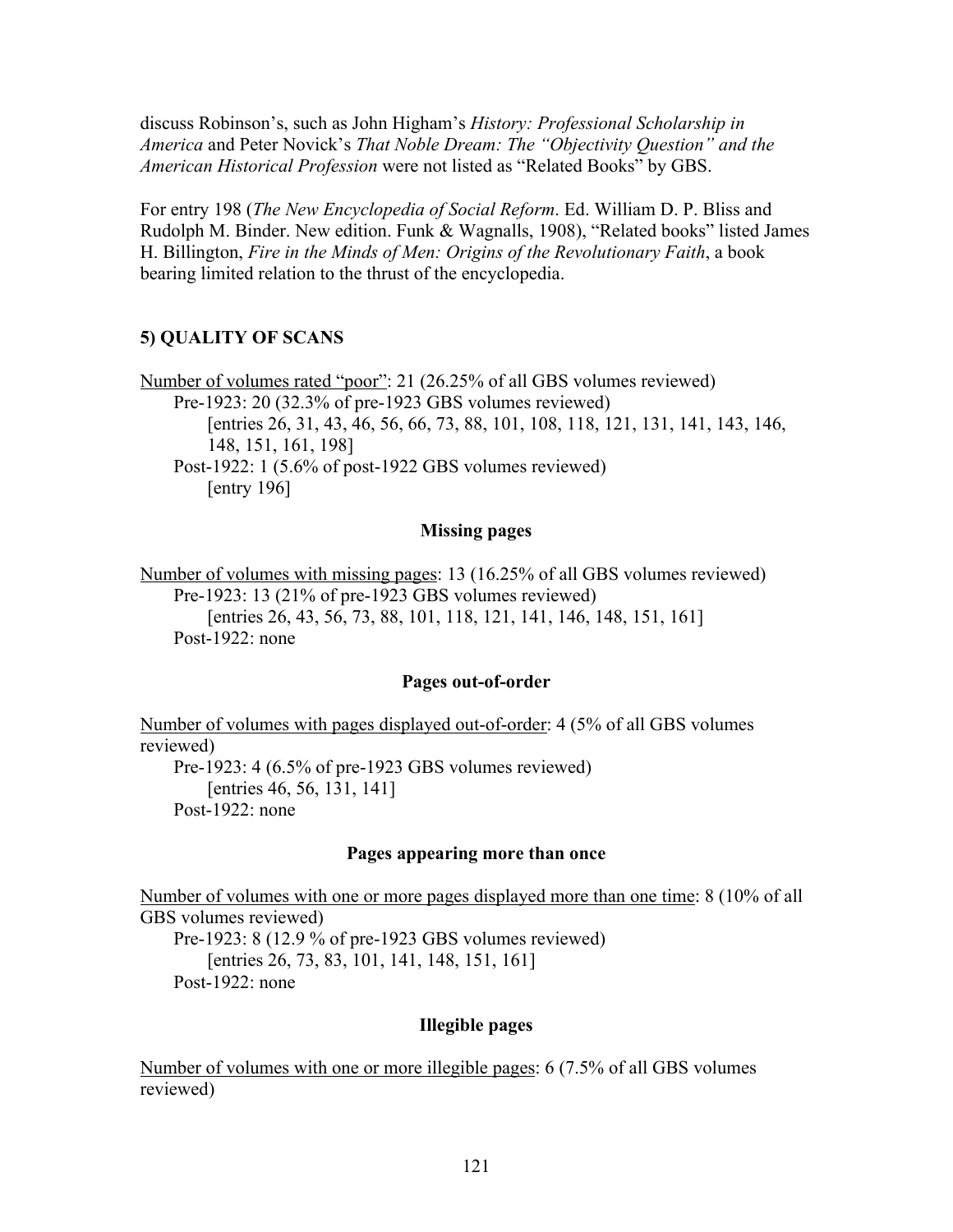Pre-1923: 6 (9.7% of pre-1923 GBS volumes reviewed) [entries 31, 56, 66, 73, 88, 101] Post-1922: none

#### **Pages with portions cut off or obscured**

Number of volumes with portions of one or more page cut off or obscured: 12 (15% of all GBS volumes reviewed) Pre-1923: 12 (19.4% of pre-1923 GBS volumes reviewed) [entries 46, 56, 58, 73, 76, 101, 108, 131, 141, 148, 151, 198] Post-1922 $\cdot$  none

### **Pages with distorted lines**

Number of volumes with distorted lines: 2 (2.5% of all GBS volumes reviewed) Pre-1923: 1 (1.6% of pre-1923 GBS volumes reviewed) [entry 126] Post-1922: 1 (5.6% of post-1922 GBS volumes reviewed) [entry 168]

### **Light, dark, or blurry pages, affecting OCR readings adversely**

Number of volumes with light, dark, or blurry pages, parts of pages, or letters, affecting OCR readings adversely: 13 (16.25% of all GBS volumes reviewed) Pre-1923: 13 (21% of pre-1923 GBS volumes reviewed)

[entries 46, 48, 51, 53, 56, 58, 63, 68, 73, 83, 88, 101, 158] Post-1922: none

### **Scanned image quality**

Number of volumes in which letters were not sharp: 20 (25% of all GBS volumes reviewed) Pre-1923: 9 (14.5% of pre-1923 GBS volumes reviewed) [entries 98, 103, 121, 133, 138, 153, 158, 193] Post-1922: 11 (61.1% of post-1922 GBS volumes reviewed) [entries 18, 33, 38, 136, 166, 168, 171, 173, 176, 178, 183]

### **6) ACCURACY OF WORD SEARCHING WITHIN TEXTS**

#### **30 hit limit**

GBS retrieves a maximum of 30 hits of pages in which a searched word or phrase occurs, even if the word or phrase occurs on more than 30 pages.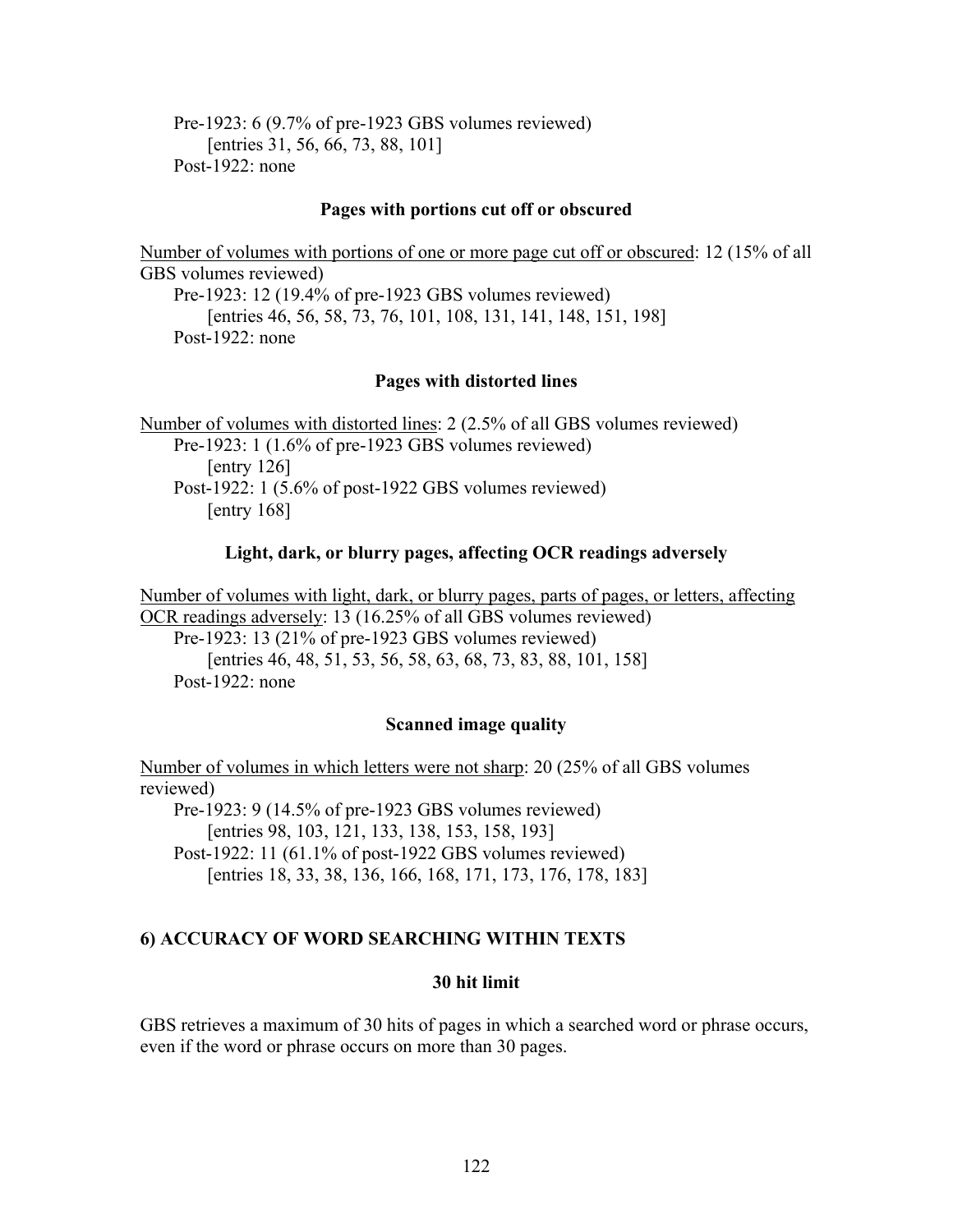For example, for entry 1 (Riley, Woodbridge. *American Thought from Puritanism to Pragmatism*. New York: H. Holt, 1915), a search for "idealism" retrieved 30 hits of pages, while a search for the same word in a digitization of the same book in MLSB retrieved 59 hits of pages. There is no rationale given for the particular selection of hits offered by GBS.

### **Truncation of search terms**

HEB allows users to truncate search terms with the use of an asterisk. This type of truncation for searching would be useful for scholars if it was incorporated into GBS.

For example, in entry 188 (McClay, Wilfred M. *The Masterless: Self and Society in Modern America*. Chapel Hill: University of North Carolina Press, 1994), a search for "Lazarsfeld" does not yield p. 254, which mentions "Paul Lazarsfeld's Bureau of Applied Social Research." The index for the book does include p. 254 under "Lazarsfeld." It would save scholars time to be able to truncate in order to retrieve one list of pages for terms and their derivatives.

### **OCR misreadings**

Number of volumes in which OCR reading was affected adversely: 71 (88.75% of all GBS volumes reviewed)

Pre-1923: 57 (91.9% of pre-1923 GBS volumes reviewed)

[entries 1, 3, 6, 8, 11, 13, 16, 21, 26, 28, 31, 36, 41, 43, 46, 48, 51, 53, 56, 58, 61, 63, 66, 68, 71, 73, 76, 78, 81, 83, 86, 88, 91, 93, 96, 98, 101, 108, 111, 113, 116, 118, 121, 123, 126, 128, 131, 138, 141, 143, 146, 148, 151, 158, 161, 163, 198]

Post-1922: 14 (77.8% of post-1922 GBS volumes reviewed)

[entries 23, 33, 136, 166, 168, 171, 173, 176, 181, 183, 186, 188, 193, 196]

## **OCR misreadings due to footnote indicators**

Number of volumes in which searching was inaccurate because footnote indicator were read by OCR as parts of words: 2 (2.5% of all GBS volumes reviewed) Pre-1923: 1 (1.6% of pre-1923 GBS volumes reviewed) [entry 93]

Post-1922: 1 (5.6% of post-1922 GBS volumes reviewed) [entry 196]

### **OCR misreadings due to run-together words**

Number of volumes in which searching was inaccurate because OCR read separate words as one word: 2 (2.5% of all GBS volumes reviewed) Pre-1923: 2 (3.2% of pre-1923 GBS volumes reviewed) [entries 81, 98] Post-1922 $\cdot$  none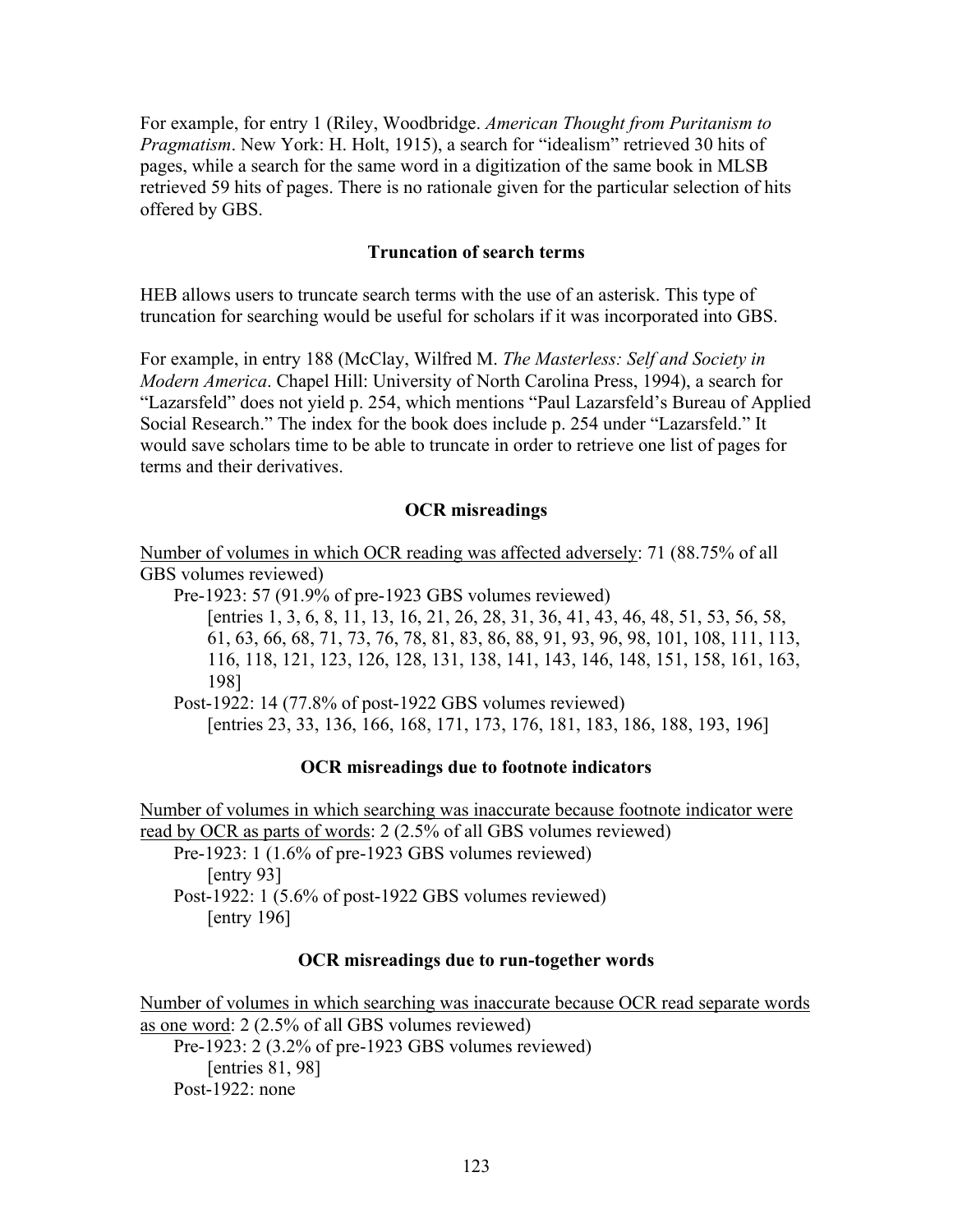### **OCR misreadings due to italicized words**

Number of volumes in which searching was inaccurate because OCR read italicized words incorrectly: 14 (13.75% of all GBS volumes reviewed) Pre-1923: 10 (16.1% of pre-1923 GBS volumes reviewed) [entries 3, 8, 31, 36, 53, 61, 66, 71, 118, 138] Post-1922: 4 (22.2% of post-1922 GBS volumes reviewed) [entries 166, 168, 181, 188]

### **OCR misreadings in footnotes**

Number of volumes in which searching was inaccurate because OCR read words in footnotes incorrectly: 24 (30% of all GBS volumes reviewed) Pre-1923: 20 (32.3% of pre-1923 GBS volumes reviewed) [entries 6, 8, 13, 16, 21, 28, 36, 46, 48, 53, 63, 66, 71, 81, 88, 91, 96, 118, 138, 151] Post-1922: 4 (22.2 % of post-1922 GBS volumes reviewed) [entries 176, 183, 186, 196]

### **OCR misreadings due to words in all caps**

Number of volumes in which searching was inaccurate because OCR read words in all caps incorrectly: 10 (12.5% of all GBS volumes reviewed) Pre-1923: 10 (16.1 % of pre-1923 GBS volumes reviewed) [entries 3, 8, 11, 13, 46, 86, 91, 111, 121, 198] Post-1922: none

## **OCR misreadings due to words with capitalized first letters**

Number of volumes in which searching was inaccurate because OCR read words in which the first letter was capitalized incorrectly: 5 (6.25% of all GBS volumes reviewed) Pre-1923: 5 (8.1 % of pre-1923 GBS volumes reviewed) [entries 31, 61, 113, 116, 118] Post-1922: none

### **OCR misreadings due to words in languages other than English**

Number of volumes in which searching was inaccurate because OCR read words in languages other than English incorrectly: 7 (8.75% of all GBS volumes reviewed) Pre-1923: 4 (6.5% of pre-1923 GBS volumes reviewed) [entries 13, 66, 71, 111] Post-1922: 3 (16.7% of post-1922 GBS volumes reviewed) [entries 166, 168, 188]

### **OCR misreadings in Index pages**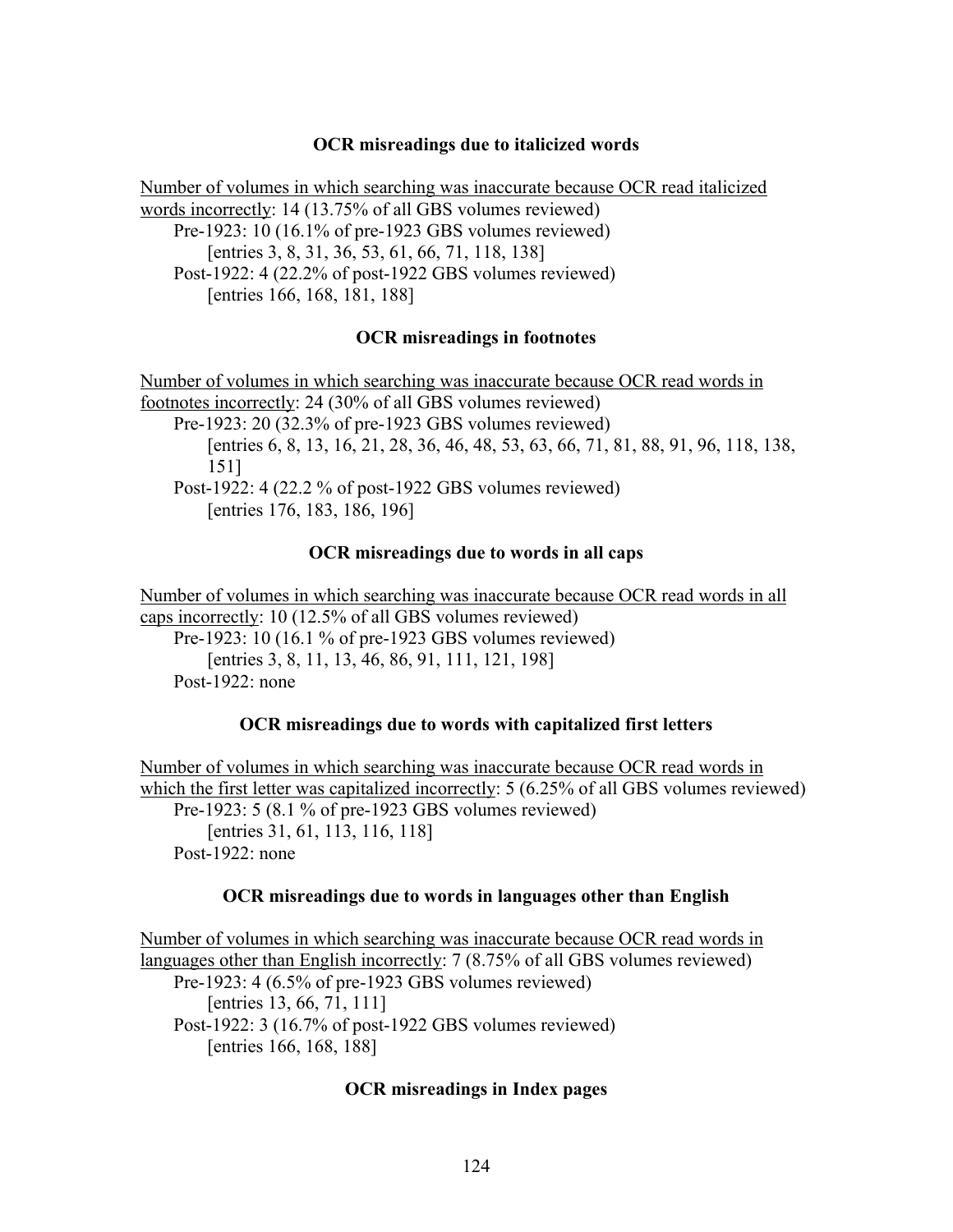Number of volumes in which searching was inaccurate in Index pages: 4 (5% of all GBS volumes reviewed) Pre-1923: 4 (6.5% of pre-1923 GBS volumes reviewed) [entries 71, 91, 113, 138] Post-1922: none

## **OCR misreadings due to hyphenation between lines**

Number of volumes in which searching was inaccurate because OCR read hyphenated words between lines as separate words: 12 (15% of all GBS volumes reviewed) Pre-1923: 7 (11.3% of pre-1923 GBS volumes reviewed) [entries 11, 21, 96, 101, 108, 123, 126] Post-1922: 5 (27.8% of post-1922 GBS volumes reviewed) [entries 136, 171, 173, 186, 193]

### **OCR misreadings due to causes other than those surveyed above**

Number of volumes in which searching was inaccurate because OCR misread words for reasons other than those surveyed above: 19 (23.75% of all GBS volumes reviewed) Pre-1923: 13 (21% of pre-1923 GBS volumes reviewed) [entries 41, 46, 73, 78, 96, 98, 116, 121, 126, 138, 141, 198, 201]

Post-1922: 6 (33.3% of post-1922 GBS volumes reviewed) [entries 23, 33, 168, 183, 186, 196]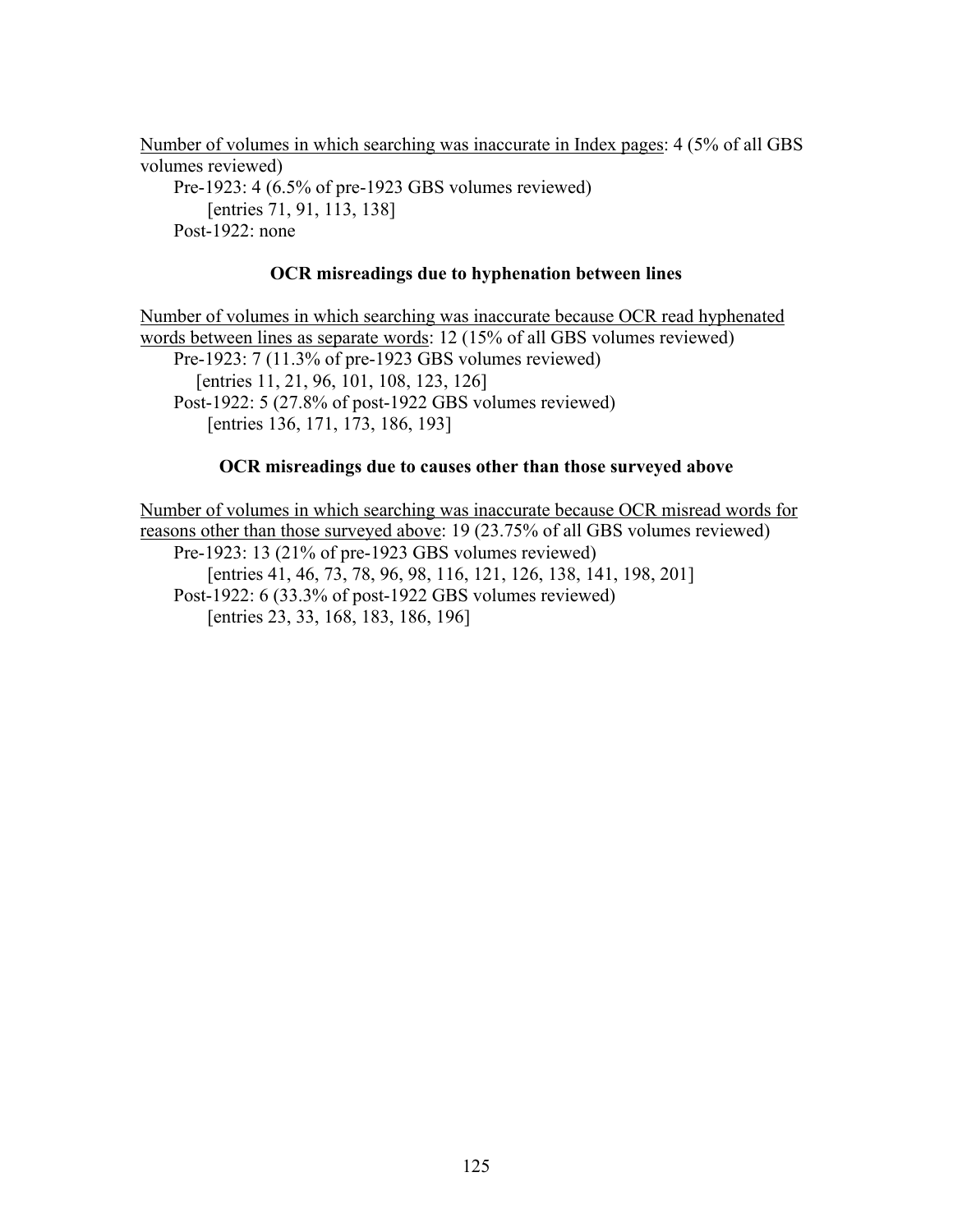## **II. MICROSOFT LIVE SEARCH BOOKS (MLSB)**

### **1) NUMBERS OF TITLES AND VOLUMES SEARCHED AND SELECTED**

### **Titles searched**

Number of titles searched: 347 Pre-1923: 122 Post-1922: 225

Number of titles available in MLSB full text or preview: 106 (30.5% of all titles) full text:  $75$  (21.6% of all titles) preview: 31 (8.9% of all titles) no page digitizations available: 241 (69.4% of all titles)

Number of pre-1923 titles available in MLSB full text or preview: 76 (62.3% of pre-1923 titles) full text: 75 (61.5% of pre-1923 titles) preview (for later edition): 1 no digitizations available: 46 (37.7% of pre-1923 titles)

Number of post-1922 titles available in MLSB preview: 30 (13.3% of post-1922 titles) no digitizations available: 195 (86.7% of post-1922 titles)

Note: Most of the MLSB preview digitizations for post-1922 titles were published since 1981. Very few were published prior to 1981. Of 113 titles published since 1981, MLSB provided preview digitizations for 27 titles, or 23.9%. Of the 112 titles published between 1923 and 1980, MLSB provided preview digitizations for only 3 titles, or 2.7%.

### **Volumes searched**

Number of volumes searched: 608

Number of volumes searched available in MLSB full text or preview: 253 (41.6% of all volumes) full text: 225 (37% of all volumes) preview: 28 (4.6% of all volumes) no page digitizations available: 355 (58.4% of all volumes)

### **Number of volumes reviewed**

Total: 80 Pre-1923: 55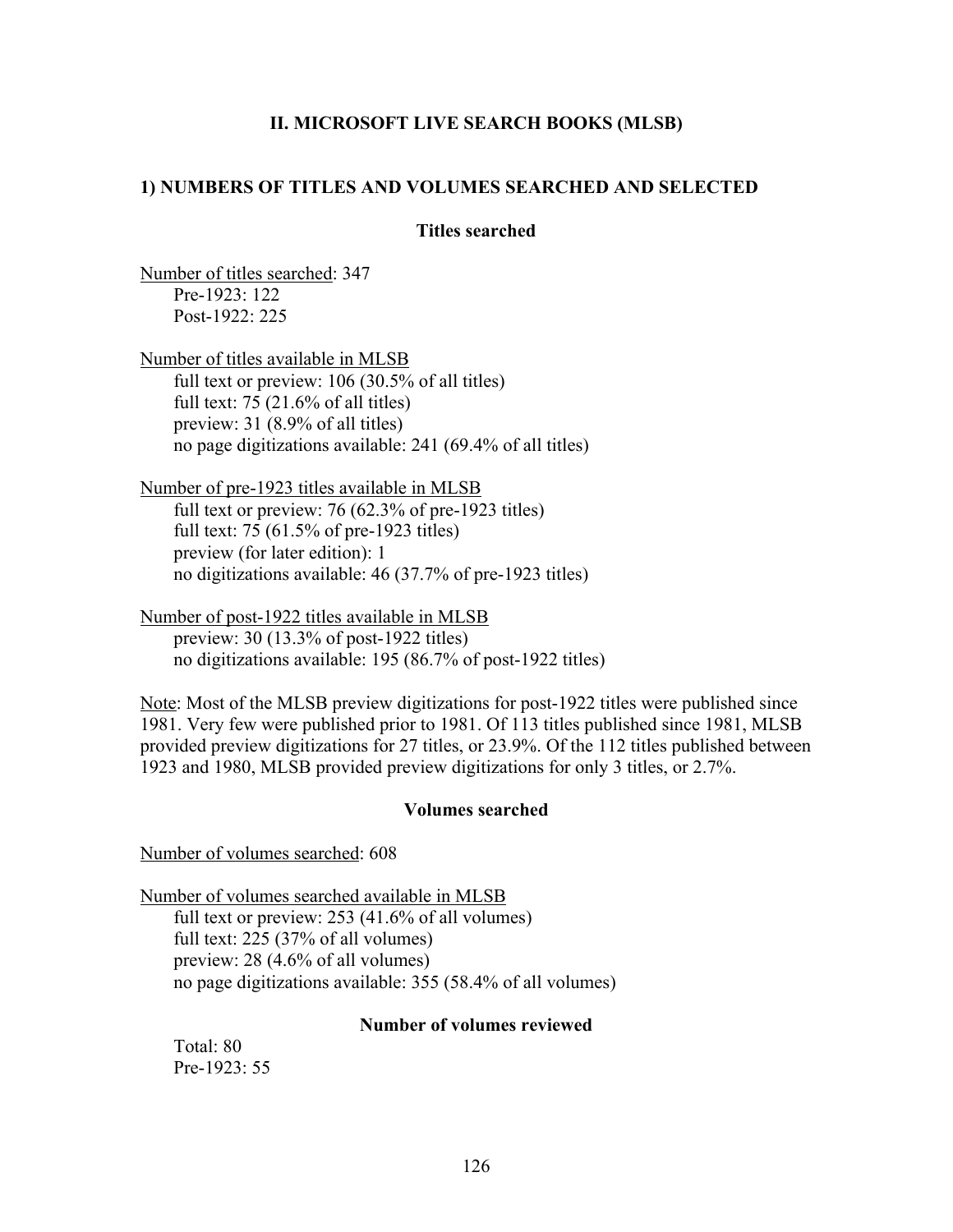[entries 2, 4, 9, 12, 17, 19, 22, 32, 37, 39, 44, 47, 49, 57, 62, 64, 69, 72, 77, 79, 82, 87, 89, 92, 94, 97, 99, 102, 104, 107, 112, 114, 117, 147, 149, 152, 154, 157, 159, 162, 164, 167, 169, 172, 174, 177, 179, 182, 184, 187, 189, 192, 194, 197, 199]

Post 1922: 25

[entries 7, 14, 24, 27, 29, 34, 42, 52, 54, 59, 67, 74, 84, 109, 119, 122, 124, 127, 129, 132, 134, 137, 139, 142, 144]

#### **2) ACCESS, DOWNLOADING, SHARING, AND NAVIGATION**

In late January 2008, after reviewing volumes for one month, I found that I could no longer advance to the next page of a digitization in MLSB. I tried reloading the site and received an error message. Thereafter, I no longer could access MLSB at all on my home computer without receiving a similar error message, though I was able to access the site on a public computer terminal at a nearby library and continue the examination of digitizations. I eventually found a way to again access MLSB on my home computer by first searching for a book title in the main page of Microsoft Live Search (of which MLSB is a part), clicking on a "see also" link on the retrieved results page listing websites that mention the title, and finally clicking on a "Books" link on the subsequent page retrieved. This roundabout method worked only for a few weeks, after which I again began to receive error messages, though I still was able to access the site from a library's public computer terminal. I communicated my problem to a browser support site and received some suggestions, none of which resolved the problem. Two people viewing my communication wrote to say that they had encountered the same problem. I had a web chat with a volunteer from a browser service, who also duplicated the problem on his or her terminal. Whatever was causing the problem, thus, was not uniquely situated in my home computer. In fact, I connected another computer to my DSL line and the problem remained. In March 2008, during the final stages of the project, I tried again to access the site and this time succeeded. Whatever the reason that I temporarily was unable to access MLSB, or that I am now, perhaps temporarily, able to access the site, the incident highlights the need in the interest of open scholarship for all non-subscription mass digitization sites to remain accessible to all users at all times. Lack of access without explanation led to wasted time.

#### **Ease of finding specific volumes in multivolume works**

Number of titles for which title or author/title searches did not retrieve desired volume: 9 (11.25% of all MLSB volumes reviewed) Pre-1923: 9 (16.4% of pre-1923 MLSB volumes reviewed) [entries 12, 19, 22, 49, 69, 97, 114, 147, 162] Post-1922: none

Finding specific volumes of multivolume works can take a lot of time. Title searches retrieve hits that often do not list volumes numbers. Users must click on each listing and page to the title page before finding out if the choice is the volume desired.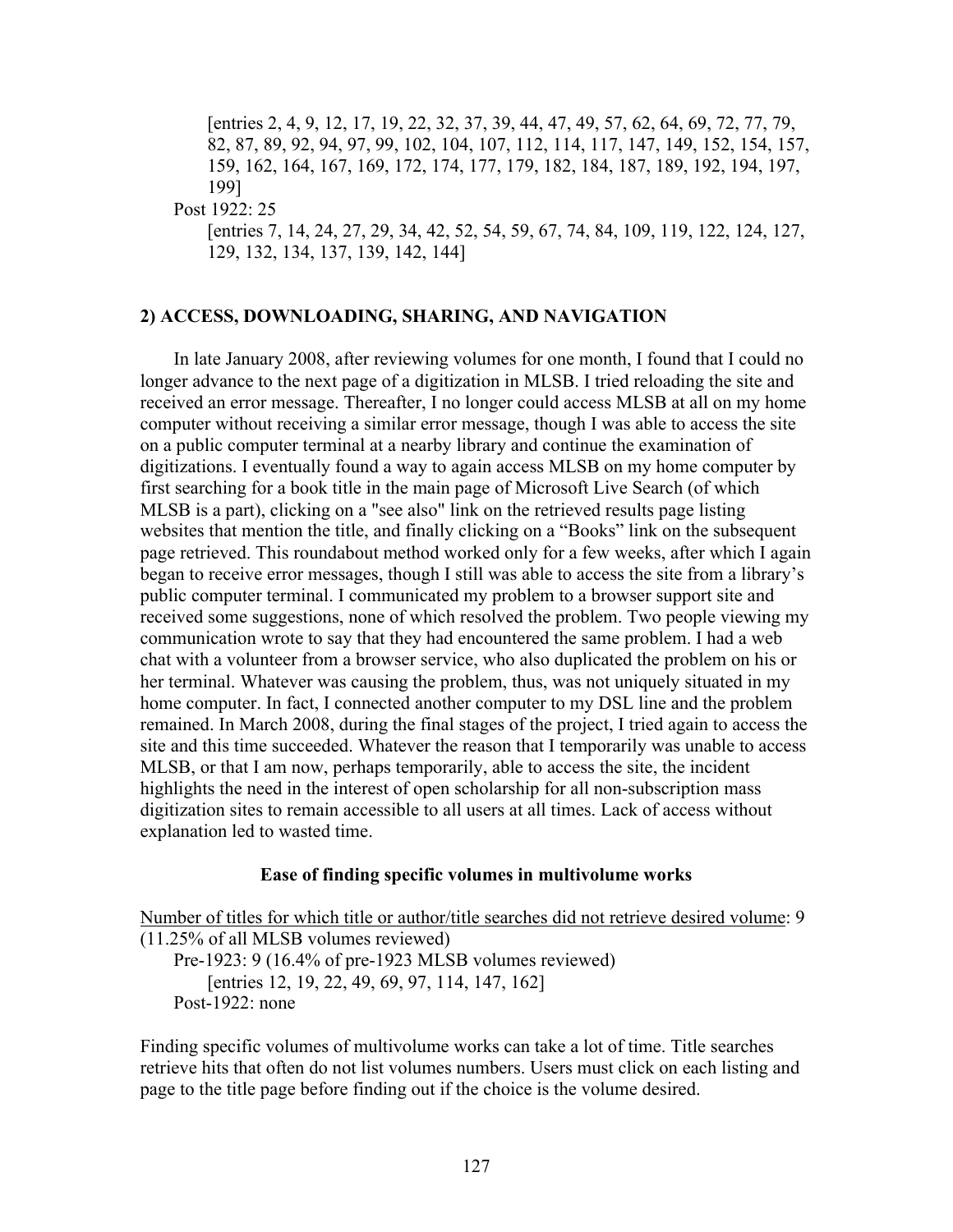For example, an MLSB keyword search for "Works of John C. Calhoun" (see entry 162) yielded 50 hits. The first listing, *Correspondence of John C. Calhoun*, was not part of the "Works," yet was retrieved because the search phrase occurred within that book. Hits 2 through 8, 10-11, and 13 were all volumes of the "Works" set, yet the listings did not indicate which volume numbers corresponded to the hits.

An MLSB keyword search for "Henry Adams" AND "History of the United States" (see entry 49) yielded 212 hits, most of which were works that were not volumes from Adams's history, but works in which the title was mentioned. The hits for volumes of Adams's work were: 3-6, 14-16, 18, 21-22, 24, 26, 32, 37-38, 41-42, 46, 49, 51, 53, 59, 68, 74, 83, 99, and 120. For most of these hits, the bibliographic information did not include volume numbers. In MLSB, as in GBS, users have no way to order hits for relevance.

## **OPAC records**

OPAC records did not contain links for retrieval of MLSB digitizations.

## **MARC records**

MARC records were not available for GBS digitizations.

## **Downloading, searching PDF files, and copying text**

Unlike in GBS, PDF files downloaded from MLSB include the image page number in the page indicator, with the physical page number in parenthesis. For example "31 (54 of 563)," where 31 is the image page number, 54 the physical page number, and 563 the total number of physical pages.

Unlike in GBS, users can search for text in the downloaded PDF file from MLSB.

Users can copy selections from the image and selections from the OCR reading of downloaded text. In GBS, users can copy selections from the downloaded image only.

## **Sharing results**

MLSB has no options for sharing results as in GBS.

## **Navigation**

Unlike in GBS, users do not have the option to input a desired page number in the page indicator. Users can move page-by-page through clicking forward and backward buttons, move to the first physical page and the last physical page through clicking buttons, and move a marker to specific places on a vertical ruler to the right of the page image, but the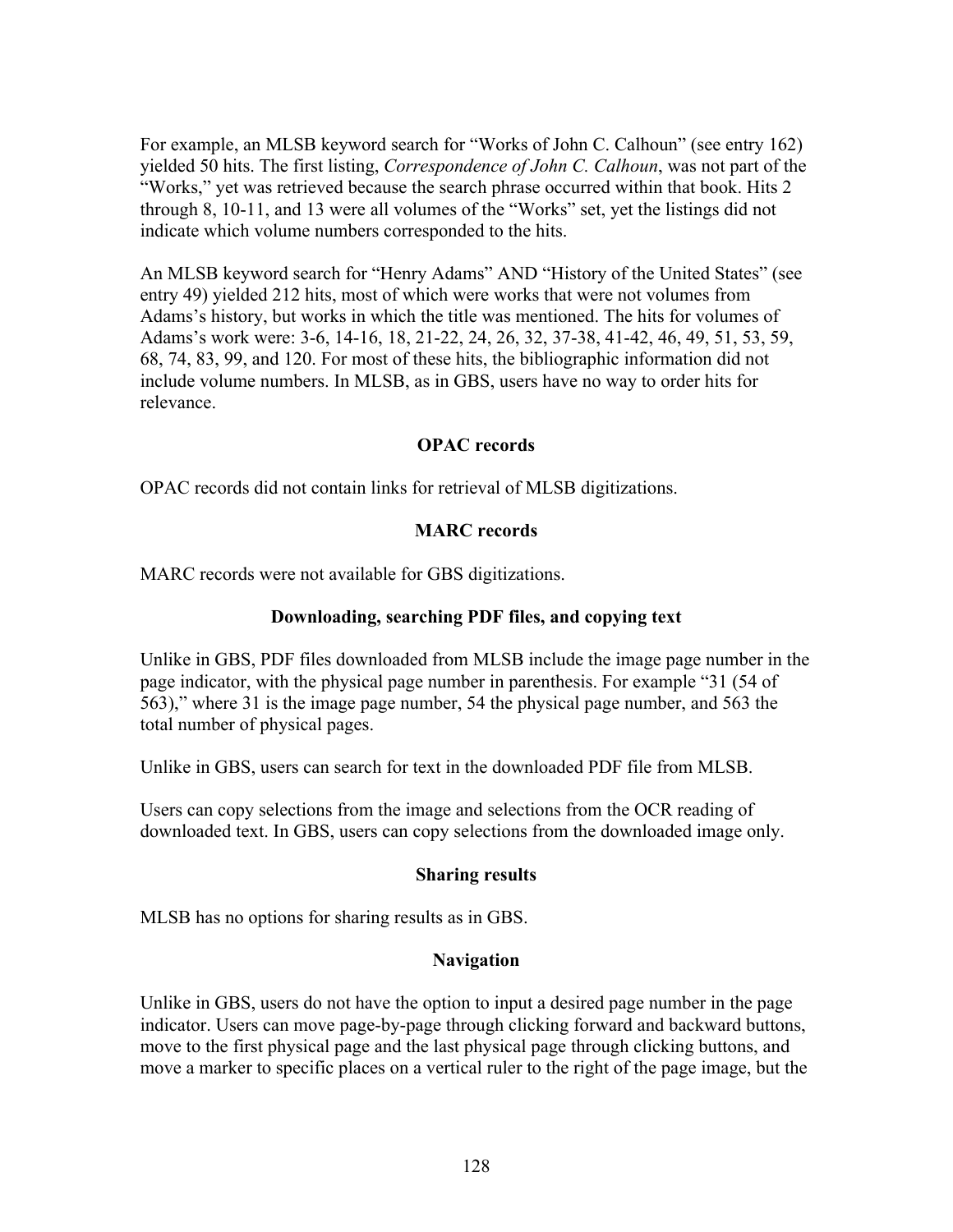ruler is not marked by page numbers, only by unmarked hash marks. Unlike in GBS, users do not have the option of viewing double-page displays on one screen.

### **3) PHYSICAL CONDITION OF VOLUMES REVIEWED**

Number of volumes with markings, folds, splotches, tears, stains, smudges, broken letters, or tape: 43 (53.75% of all MLSB volumes reviewed) Pre-1923: 43 (78.2% of pre-1923 MLSB volumes reviewed) [entries 2, 4, 9, 12, 17, 19, 32, 37, 39, 42, 44, 47, 49, 57, 62, 64, 69, 72, 77, 79, 87, 92, 94, 99, 102, 112, 117, 147, 149, 152, 154, 157, 159, 162, 164, 172, 174, 177, 179, 184, 187, 189, 197]

Post-1922: none

Number of volumes with markings, folds, splotches, tears, stains, smudges, broken letters, or tape affecting 10 or more pages: 21 (26.25% of all MLSB volumes reviewed) Pre-1923: 21 (38.2% of pre-1923 MLSB volumes reviewed) [entries 2, 12, 47, 49, 57, 62, 69, 72, 77, 87, 94, 117, 147, 149, 159, 162, 172, 177, 179, 187, 189] Post-1922: none

Number of volumes with markings, folds, splotches, tears, stains, smudges, broken letters, or tape affecting OCR: 30 (37.5% of all MLSB volumes reviewed) Pre-1923: 29 (52.7% of pre-1923 MLSB volumes reviewed) [entries 2, 4, 9, 12, 17, 19, 32, 44, 47, 49, 62, 64, 69, 72, 77, 87, 92, 94, 117, 147, 152, 154, 157, 159, 162, 172, 177, 187, 189] Post-1922: 1 (4% of post-1922 MLSB volumes reviewed) [entry 42]

Number of volumes with markings, folds, splotches, tears, stains, smudges, broken letters, or tape affecting OCR on 10 or more pages: 3 (3.75% of all MLSB volumes reviewed)

Pre-1923: 3 (5.5% of pre-1923 MLSB volumes reviewed) [entries 72, 162, 187] Post-1922: none

### **4) METADATA**

#### **Author, title, and publication listings**

Number of volumes with incorrect author, title, or publication information: 3 (3.75% of all MLSB volumes reviewed) Pre-1923: 3 (5.5% of pre-1923 MLSB volumes reviewed) [entries 9, 82, 102] Post-1922 $\cdot$  none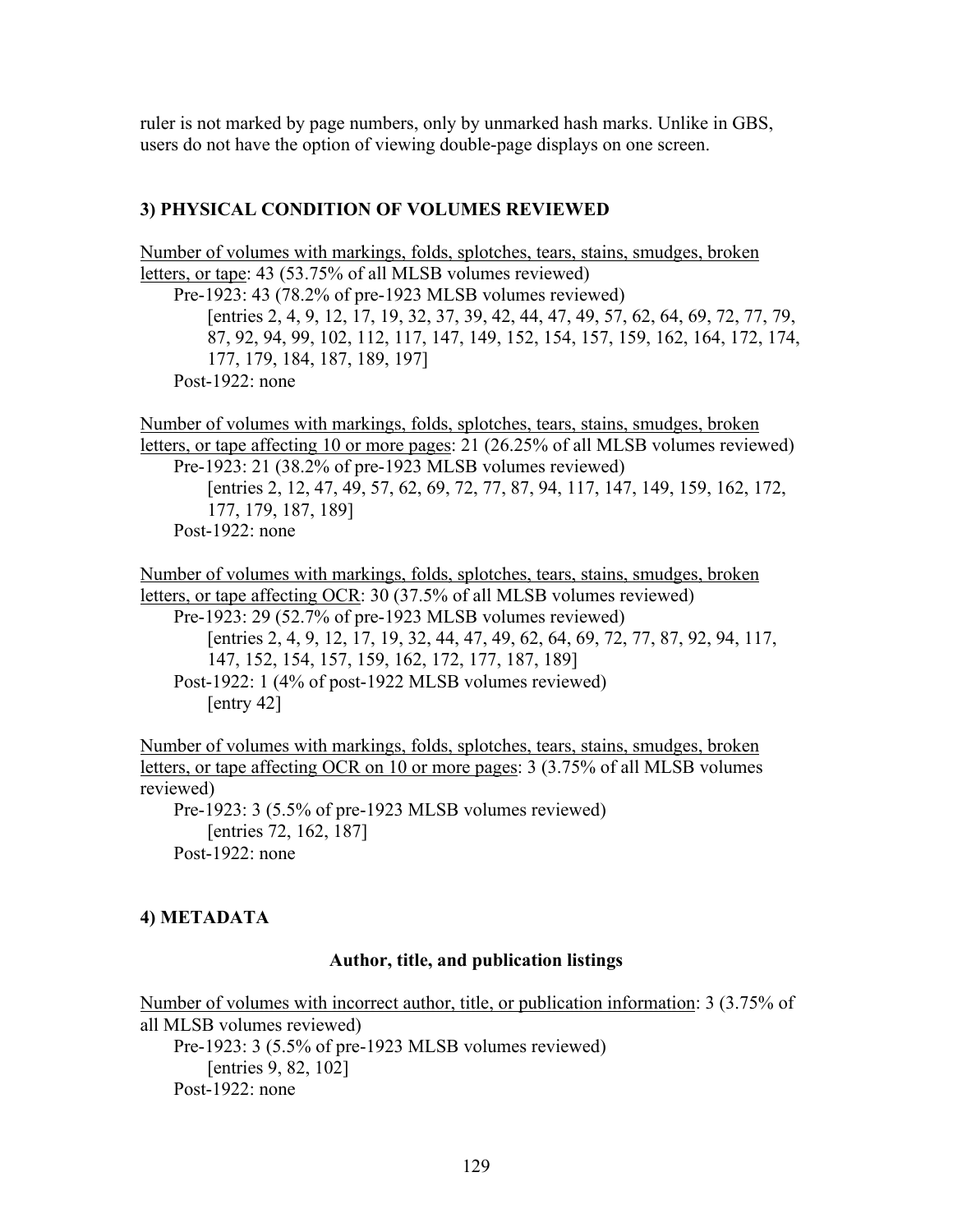The titles of volumes in the bibliographic information to the left of the displayed volume systematically were cut-off in mid-word or otherwise truncated due to space limitations. The full title, however, could be found in a small box appearing on the screen as the cursor is placed on the title.

[examples: entries 14, 17, 19, 22, 27, 32, 34]

### **Contents links**

Number of volumes with problematic contents links: 17 (21.25% of all MLSB volumes reviewed)

Pre-1923: 15 (27.2% of pre-1923 MLSB volumes reviewed) [entries 9, 12, 17, 22, 32, 37, 39, 82, 87, 89, 94, 99, 102, 112, 157] Post-1922: 2 (8% of post-1922 MLSB volumes reviewed) [entries 27, 67]

Number of volumes with contents links to incorrect pages: 14 (17.5% of all MLSB volumes reviewed)

Pre-1923: 12 (21.8% of pre-1923 MLSB volumes reviewed) [entries 17, 22, 32, 37, 82, 87, 89, 94, 99, 102, 112, 157] Post-1922: 2 (8% of post-1922 MLSB volumes reviewed) [entries 27, 67]

Number of multi-volume works with contents links that lead to incorrect volumes: 2 (2.5% of all MLSB volumes reviewed)

Pre-1923: 2 (3.6% of pre-1923 MLSB volumes reviewed) [entries 9, 12] Post-1922: none

Number of volumes with contents links to numbers other than page numbers (dates, section numbers, Roman numerals) that were useless: 3 (3.75% of all MLSB volumes reviewed)

Pre-1923: 3 (5.5% of pre-1923 MLSB volumes reviewed) [entries 39, 89, 102] Post-1922: none

### **Index links**

Number of volumes with incorrect index links: 1 (1.25% of all MLSB volumes reviewed) Pre-1923: 1 (1.8% of pre-1923 MLSB volumes reviewed) [entry 19] Post-1922: none

### **Number of pages**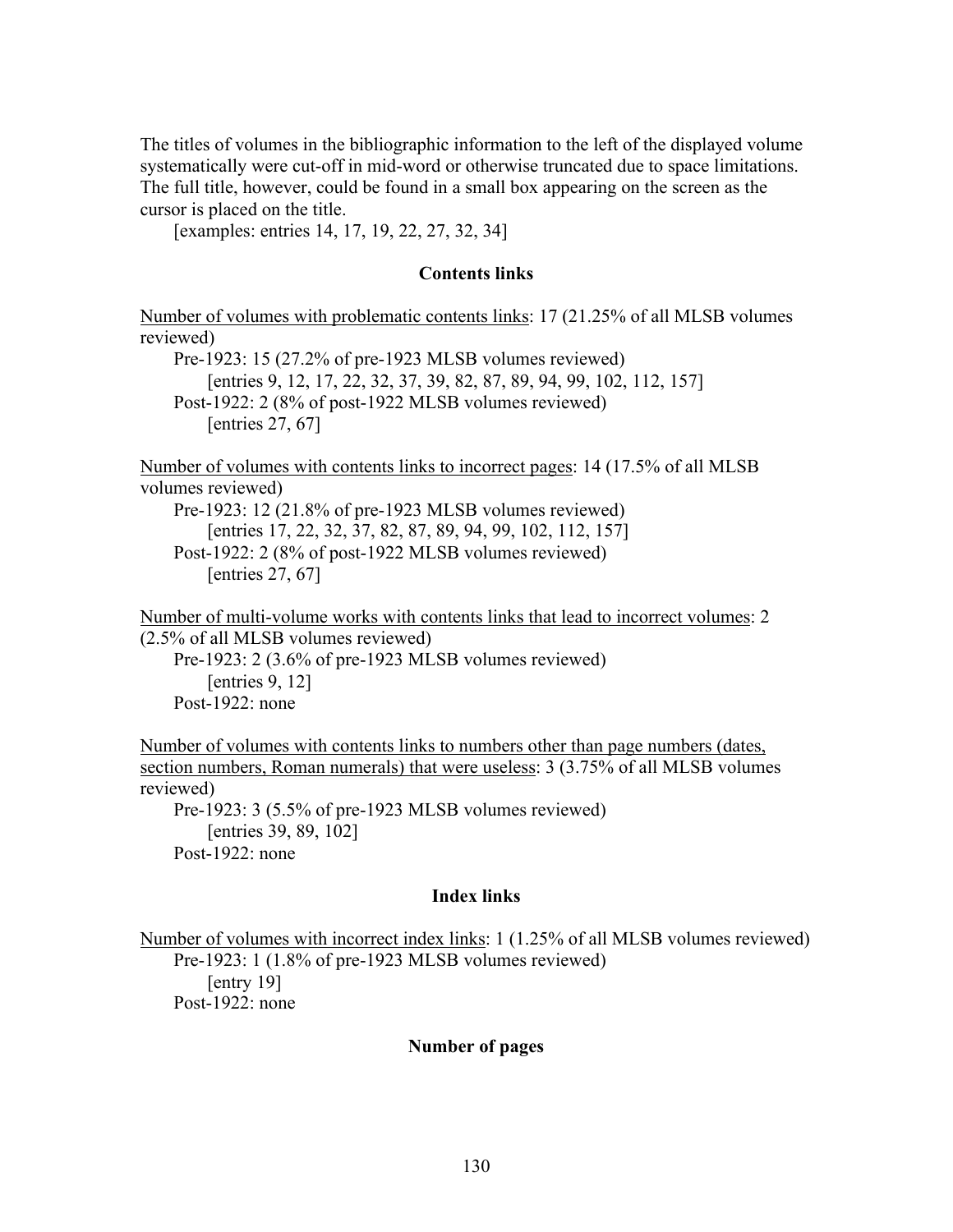Number of volumes with listings for number of pages different than that given in MARC records (LC catalog, Harvard Library's Hollis Catalog) or last page of text: 75 (93.75% of all MLSB volumes reviewed)

Pre-1923: 52 (94.5% of pre-1923 MLSB volumes reviewed) [entries 2, 4, 9, 12, 17, 19, 32, 37, 39, 47, 49, 57, 62, 64, 69, 72, 77, 79, 82, 87, 89, 92, 94, 97, 99, 104, 107, 112, 114, 117, 147, 149, 152, 154, 157, 159, 162, 164, 167, 169, 172, 174, 177, 179, 182, 184, 187, 189, 192, 194, 197, 199] Post-1922: 23 (92% of post-1922 MLSB volumes reviewed) [entries 7, 14, 27, 29, 34, 42, 52, 54, 59, 67, 74, 109, 119, 122, 124, 127, 129, 132, 134, 137, 139, 142, 144]

## **Page indicators**

Number of volumes with discrepancy between page indicator and page number in text: 3 (3.75% of all MLSB volumes reviewed) Pre-1923: 3 (5.5% of pre-1923 MLSB volumes reviewed) [entries 184, 189, 192]

Post-1922: none

## **Subject headings**

After a user performs a basic search for a book (the only search available in MLSB), results appear on the left side of the screen, with titles of books, a small thumbnail image, and limited additional information, usually including the author, year of publication, number of page numbers, percentage of pages viewable, and quoted text in which the word search appears. When a user places the cursor over the entry on the left side, a larger image appears on the right side with a limited amounted of bibliographic information including the title, author, subject headings, publisher, and publication date. Unlike in GBS, the subject headings are not hyperlinked to other digitizations. Users can search subjects in the basic search option to retrieve digitizations of other books with the same subjects, but cannot order the results list according to author, title, or date, as in library catalogs.

Number of volumes that use LC subject headings, without subdivisions: 2 (2.5% of all MLSB volumes reviewed) Pre-1923: 1 (1.8% of pre-1923 MLSB volumes reviewed)

[entry 184] Post-1922: 1 (1.25% of post-1922 MLSB volumes reviewed) [entry 59]

Number of volumes that use complete LC subject headings, but truncate them by number of characters: 5 (6.25% of all MLSB volumes reviewed) Pre-1923: 5 (6.25% of pre-1923 MLSB volumes reviewed) [entries 9, 69, 167, 182, 194] Post-1922: none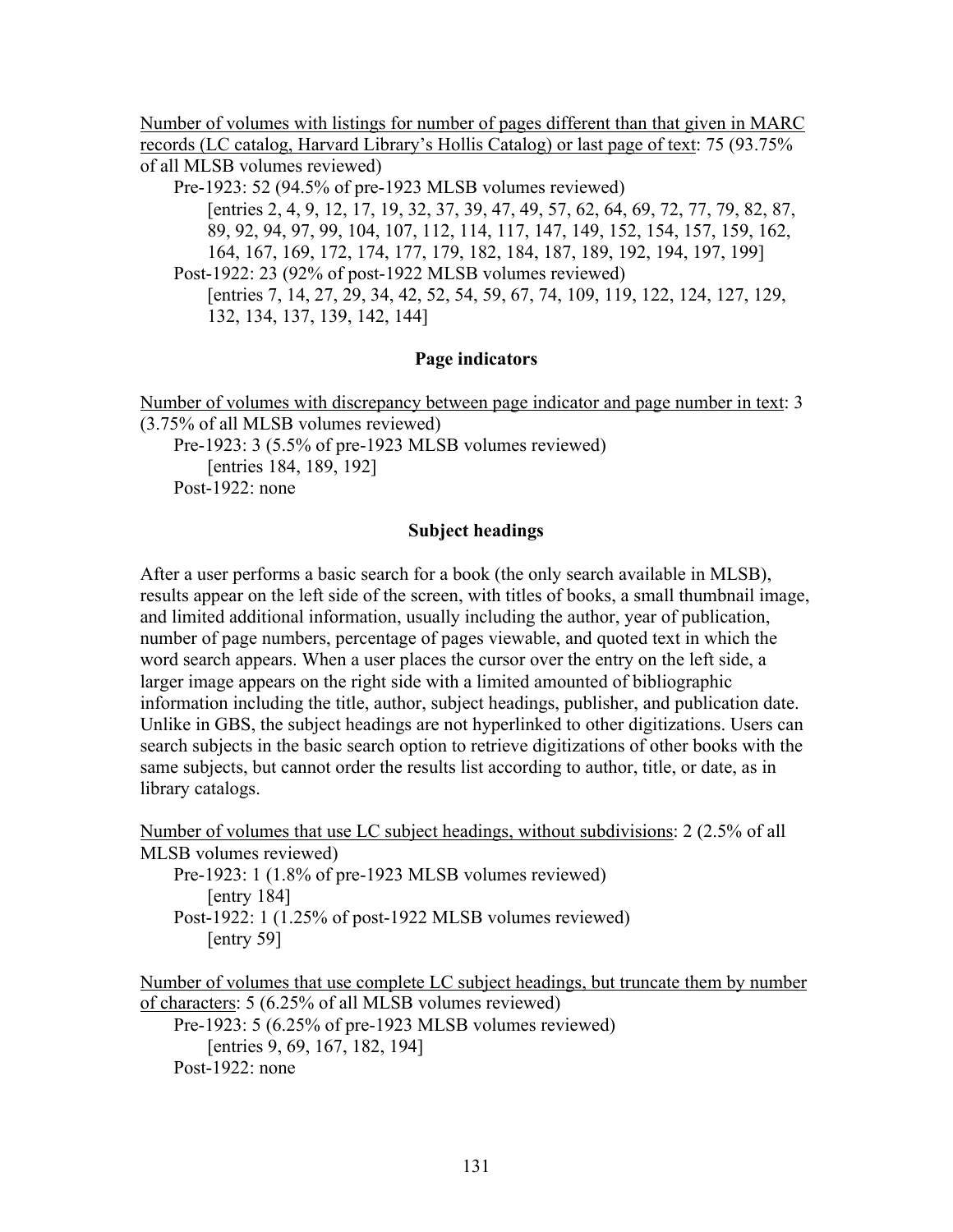Note: While the LC subject headings were truncated in MLSB displays, searching for LC-assigned headings that had been left off of displays did retrieve works in question. For example, for entry 9 (Franklin, Benjamin. *The Works of Benjamin Franklin; Containing Several Political and Historical Tracts Not Included in Any Former Edition, and Many Letters, Official and Private Not Hitherto Published; with Notes and a Life of the Author by Jared Sparks*. 10 vols. Boston, Hilliard, Gray, Co., 1840. [Vol. I]), MLSB reproduces the first two subjects listed by LC ("United States—Foreign Relations—1775- 1783"; "United States—Politics and government—To 1775"), with an ellipsis following, thus leaving out two remaining LC subjects ("United States—Politics and government— 1775-1783"; "United States—Politics and government—1783-1789"). While a basic search for the latter two subjects, did retrieve this title, users who do not consult other library catalogs for a text's subject headings will not be aware of the omitted headings and thus will not be able to find other relevant texts bearing the same or similar headings.

Number of volumes that either augmented LC subject headings; used some LC headings, omitted others, and used headings not derived from LC; used no subject headings even though LC provided some; or disjoined LC subject headings so that subdivisions became separate headings: 30 (37.5% of all MLSB volumes reviewed) Pre-1923: 11 (20% of pre-1923 MLSB volumes reviewed)

[entries 12, 17, 37, 39, 49, 77, 87, 149, 172, 177, 189] Post-1922: 19 (76% of post-1922 MLSB volumes reviewed) [entries 7, 24, 34, 42, 52, 54, 59, 67, 84, 109, 119, 122, 127, 129, 134, 137, 139, 142, 144]

Note: Often the non-LC headings appear to be headings applied to the books for marketing purposes. For example, for entry 24 (Capper, Charles. *Margaret Fuller: An American Romantic Life*. Vol. 1, *The Private Years*. New York : Oxford University Press, 1992), LC lists 3 subjects: "Fuller, Margaret, 1810-1850"; "Authors, American—19<sup>th</sup> century—Biography"; and "Feminists—United States—Biography." MLSB lists only one subject: "BIOGRAPHY AND AUTOBIOGRAPHY / Women," a classification designation used by Powell's Books, among other book sellers.

For entry 52 (Fitzhugh, George. *Cannibals All! or, Slaves without Masters*. Edited by C. Vann Woodward. Cambridge, Belknap Press of Harvard University Press, 1960), LC lists "Slavery—United States"; "Slavery—Justification"; and "Working class," while MLSB lists "HISTORY / General," a classification designation used by Amazon.com.

# **5) QUALITY OF SCANS**

Number of volumes rated "poor": 2 (2.5% of all MLSB volumes reviewed) Pre-1923: 2 (3.6% of pre-1923 MLSB volumes reviewed) [entries 99, 192] Post-1922: none

## **Missing pages**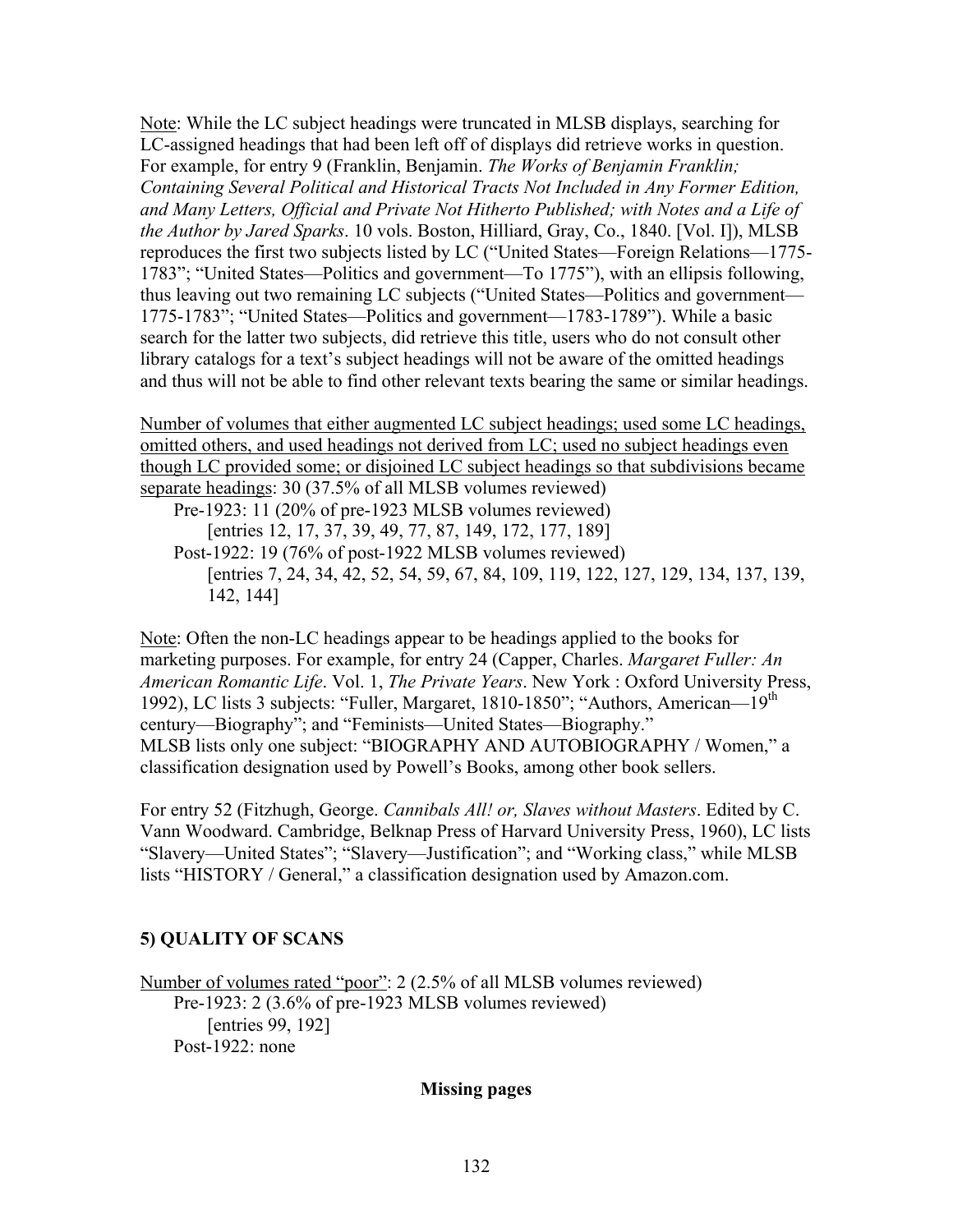Number of volumes with missing pages: 2 (2.5% of all MLSB volumes reviewed) Pre-1923: 2 (3.6% of pre-1923 MLSB volumes reviewed) [entries 17, 99] Post-1922: none

### **Pages appearing more than once**

Number of volumes with one or more pages displayed more than one time: 1 (1.25% of all MLSB volumes reviewed) Pre-1923: 1 (1.8% of pre-1923 MLSB volumes reviewed) [entries 17] Post-1922: none

### **Pages with portions cut off**

Number of volumes with portions of one or more page cut off: 2 (2.5% of all MLSB volumes reviewed) Pre-1923: 2 (3.6% of pre-1923 MLSB volumes reviewed) [entries 49, 147] Post-1922: none

### **Light, dark, or blurry pages, affecting OCR readings adversely**

Number of volumes with light, dark, or blurry pages, parts of pages, or letters, affecting OCR readings adversely: 8 (10% of all MLSB volumes reviewed) Pre-1923: 7 (12.7% of pre-1923 MLSB volumes reviewed)

[entries 47, 49, 72, 92, 184, 194, 199] Post-1922: 1 (4% of post-1922 MLSB volumes reviewed) [entry 7]

#### **Scanned image quality**

Number of volumes in which letters were not sharp: 4 (5% of all MLSB volumes reviewed) Pre-1923: 2 (3.6% of pre-1923 MLSB volumes reviewed) [entries 177, 187] Post-1922: 2 (8% of post-1922 MLSB volumes reviewed)

[entries 122, 139]

### **6) ACCURACY OF WORD SEARCHING WITHIN TEXTS**

#### **Sorting results of word searches by "relevance"**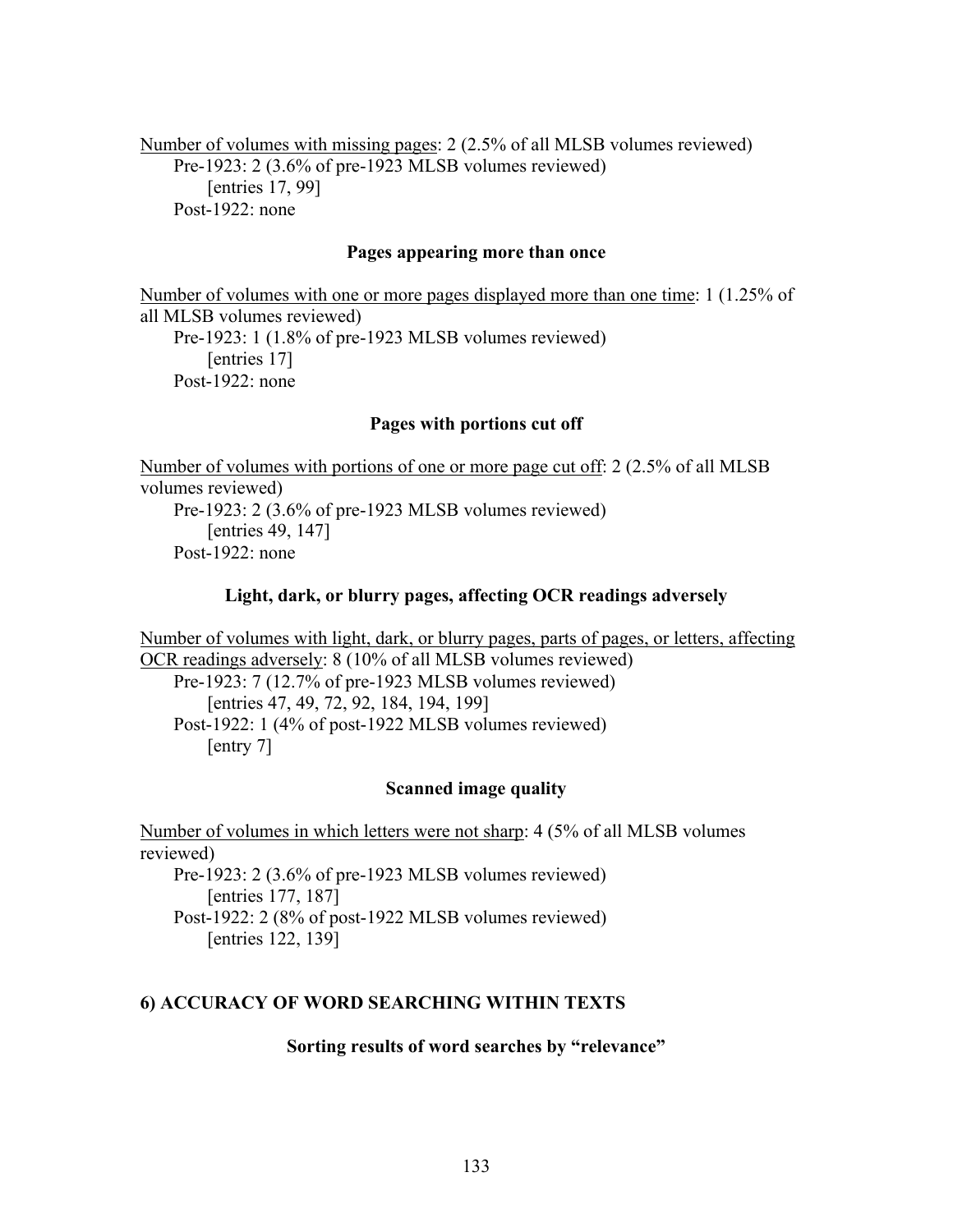Searching of words and phrases purports to sort results according to relevance, but MLSB does not indicate the way that relevance is determined.

For entry 127 (Bremer, Francis J. *John Winthrop: America's Forgotten Founding Father*. New York: Oxford University Press, 2003), a search for "arminianism" placed p. 95 next to last in a search results list of 12 pages in which the term occurred even though the term was first introduced on p. 95 and its historical context was explained on that page. The second entry in the list of relevant pages was a page from the notes in which the title of a book that includes the word "arminianism" was listed; this note pertained to p. 95. It is unclear why the text of p. 95 was considered by MLSB less relevant than a citation pertaining to that page with regard to the subject matter discussed on that page.

For entry 199 (*The Encyclopedia of Social Reform*. Ed. William D. P. Bliss. New York: Funk & Wagnalls, 1897), a search for "Atkinson" retrieved 30 pages. The entry in the encyclopedia for "Atkinson, Edward," certainly the most relevant of the listed results, appeared 19<sup>th</sup> in the list of 30. A search for "socialism" retrieved 344 pages; the entry in the encyclopedia for "Socialism" was  $8<sup>th</sup>$  in the list. A search for "individualism" retrieved 84 pages; the entry for "Individualism" was  $3<sup>rd</sup>$  in the list. The results list did not indicate which of the pages listed included the actual encyclopedia entries for the terms searched.

It would be more relevant to scholars to list the pages in which search terms occur in page number order, as is the case with HEB. Authors often develop their discussions within narratives. By ordering search results by page number order, users can easily find the first usage of a search term and then click on subsequent pages in order to learn how an author builds his or her discussion of the term.

## **Basic searches only allowed**

Unlike GBS and HEB, MLSB provides only basic searching capabilities. A basic search for "The Works of Jonathan Edwards" retrieved 160 results, which included works with that title and works in which that title is mentioned.

## **Truncation of search terms**

HEB allows users to truncate search terms with the use of an asterisk. This type of truncation for searching would be useful for scholars if it was incorporated into MLSB.

## **OCR misreadings**

Number of volumes in which OCR reading was affected adversely: 75 (93.75% of all MLSB volumes reviewed)

Pre-1923: 53 (96.4% of pre-1923 MLSB volumes reviewed) [entries 2, 4, 9, 12, 17, 19, 32, 37, 39, 44, 47, 49, 62, 64, 69, 72, 77, 79, 82, 87, 89, 92, 94, 97, 99, 102, 104, 107, 112, 114, 117, 147, 149, 152, 154, 157, 159, 162, 164, 167, 169, 172, 174, 177, 179, 182, 184, 187, 189, 192, 194, 197, 199]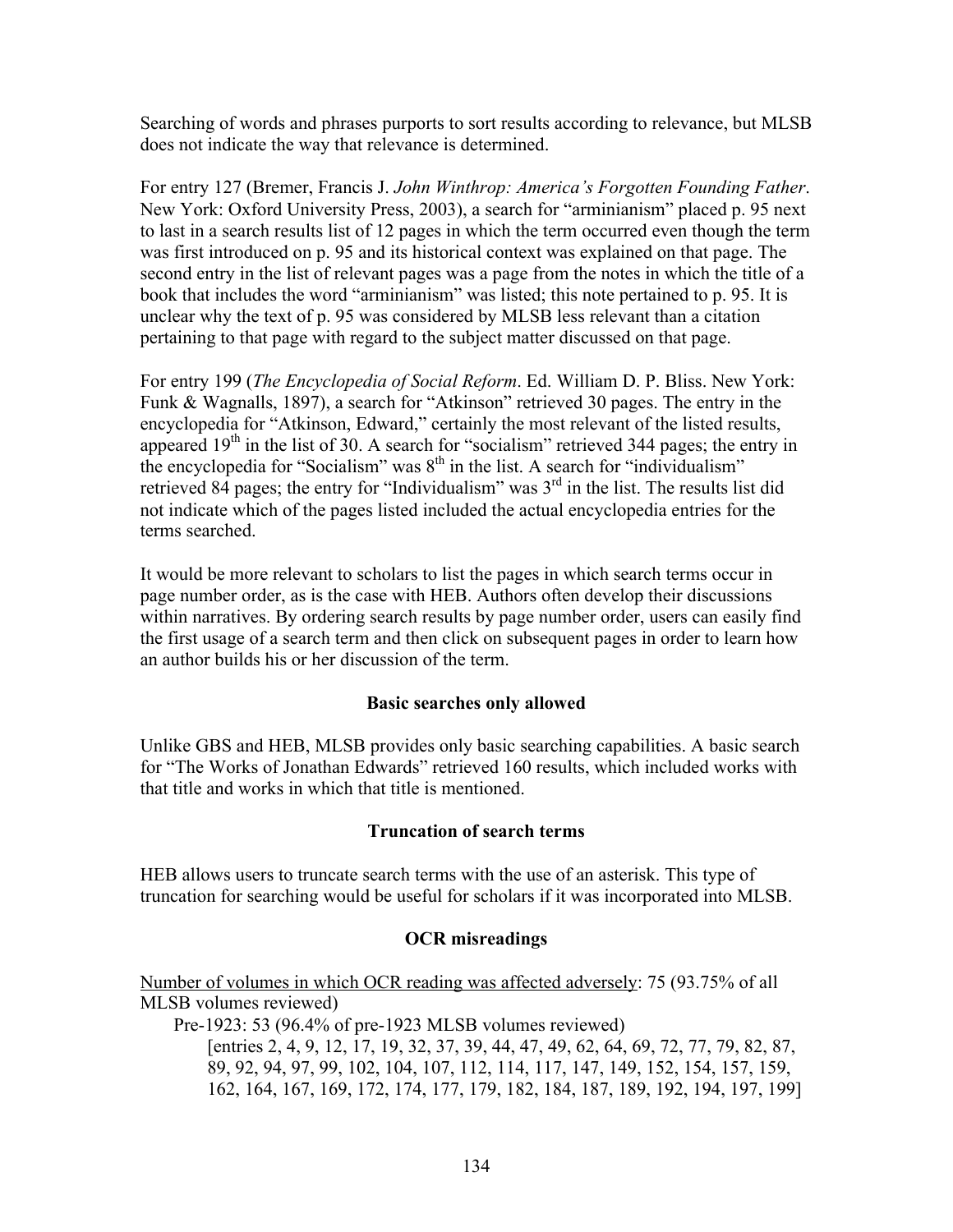Post-1922: 22 (88% of post-1922 MLSB volumes reviewed) [entries 7, 14, 27, 29, 34, 42, 52, 54, 59, 67, 74, 84, 119, 122, 127, 129, 132, 134, 137, 139, 142, 144]

## **OCR misreading of dates**

Number of volumes in which searching was inaccurate because OCR misread the numeral "1" as "I" in dates: 1 (1.25% of all MLSB volumes reviewed) Pre-1923: none Post-1922: 1 (4% of post-1922 MLSB volumes reviewed) [entry 14]

## **OCR misreadings due to footnote indicators**

Number of volumes in which searching was inaccurate because footnote indicator were read by OCR as parts of words: 1 (1.25% of all MLSB volumes reviewed) Pre-1923: none Post-1922: 1 (4% of post-1922 MLSB volumes reviewed) [entry 122]

### **OCR misreadings due to run-together words**

Number of volumes in which searching was inaccurate because OCR read separate words as one word: 3 (3.75% of all MLSB volumes reviewed) Pre-1923: none Post-1922: 3 (12% of post-1922 MLSB volumes reviewed) [entries 29, 122, 127]

## **OCR misreadings due to italicized words**

Number of volumes in which searching was inaccurate because OCR read italicized words incorrectly: 19 (23.75% of all MLSB volumes reviewed) Pre-1923: 12 (21.8% of pre-1923 MLSB volumes reviewed) [entries 19, 64, 69, 87, 92, 94, 112, 149, 174, 182, 189, 199] Post-1922: 7 (28% of post-1922 MLSB volumes reviewed) [entries 52, 54, 67, 119, 129, 134, 139]

## **OCR misreadings in footnotes**

Number of volumes in which searching was inaccurate because OCR read words in footnotes incorrectly: 29 (36.25% of all MLSB volumes reviewed) Pre-1923: 27 (49.1% of pre-1923 MLSB volumes reviewed) [entries 19, 32, 37, 44, 47, 64, 69, 79, 82, 87, 89, 92, 104, 107, 112, 114, 147, 154, 157, 162, 167, 174, 177, 179, 187, 192, 194] Post-1922: 2 (8% of post-1922 MLSB volumes reviewed) [entries 7, 67]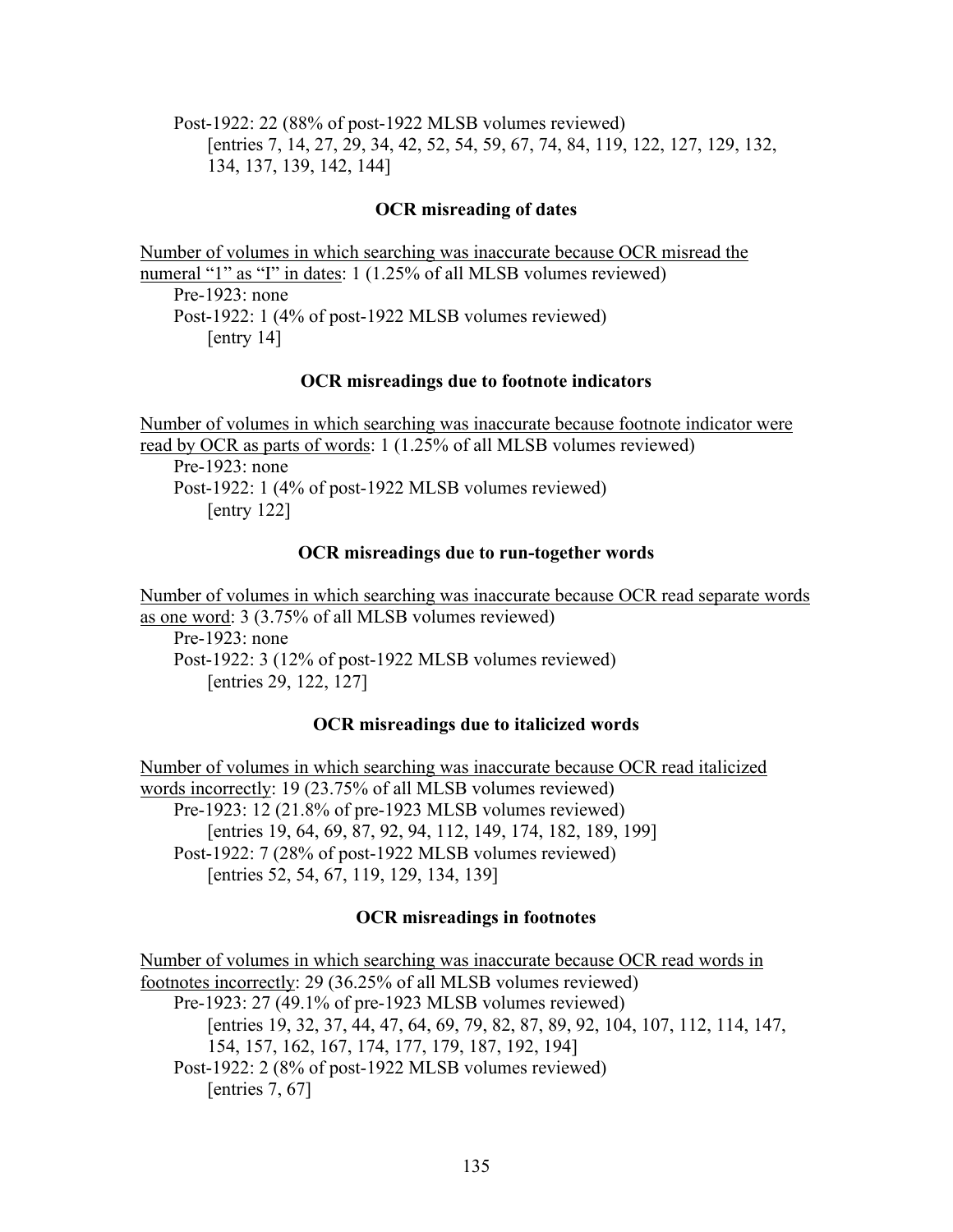### **OCR misreadings due to words in all caps**

Number of volumes in which searching was inaccurate because OCR read words in all caps incorrectly: 4 (5% of all MLSB volumes reviewed) Pre-1923: 4 (7.3% of pre-1923 MLSB volumes reviewed) [entries 99, 107, 172, 192] Post-1922: none

### **OCR misreadings due to words with capitalized first letters**

Number of volumes in which searching was inaccurate because OCR read words in which the first letter was capitalized incorrectly: 5 (6.25% of all MLSB volumes reviewed) Pre-1923: 5 (9.1% of pre-1923 MLSB volumes reviewed) [entries 79, 162, 167, 169, 194]

Post-1922: none

### **OCR misreadings due to words in languages other than English**

Number of volumes in which searching was inaccurate because OCR read words in languages other than English incorrectly: 14 (17.5% of all MLSB volumes reviewed) Pre-1923: 13 (23.6% of pre-1923 MLSB volumes reviewed) [entries 64, 69, 77, 87, 92, 94, 97, 107, 149, 172, 174, 179, 197] Post-1922: 1 (4% of post-1922 MLSB volumes reviewed) [entry 119]

## **OCR misreadings in Index pages**

Number of volumes in which searching was inaccurate in Index pages: 22 (27.5% of all MLSB volumes reviewed)

Pre-1923: 11 (20% of pre-1923 MLSB volumes reviewed) [entries 39, 49, 62, 87, 97, 114, 149, 152, 159, 167, 184] Post-1922: 11 (44% of post-1922 MLSB volumes reviewed) [entries 27, 34, 42, 67, 74, 84, 127, 132, 134, 137, 144]

## **OCR misreadings due to hyphenation between lines**

Number of volumes in which searching was inaccurate because OCR read hyphenated words between lines as separate words: 39 (48.75% of all MLSB volumes reviewed) Pre-1923: 26 (47.3% of pre-1923 MLSB volumes reviewed) [entries 4, 32, 37, 39, 44, 62, 79, 82, 87, 89, 92, 97, 102, 104, 117, 149, 152, 154, 167, 177, 179, 182, 184, 187, 197, 199] Post-1922: 13 (52% of post-1922 MLSB volumes reviewed) [entries 14, 29, 34, 59, 84, 119, 127, 129, 132, 134, 137, 142, 144]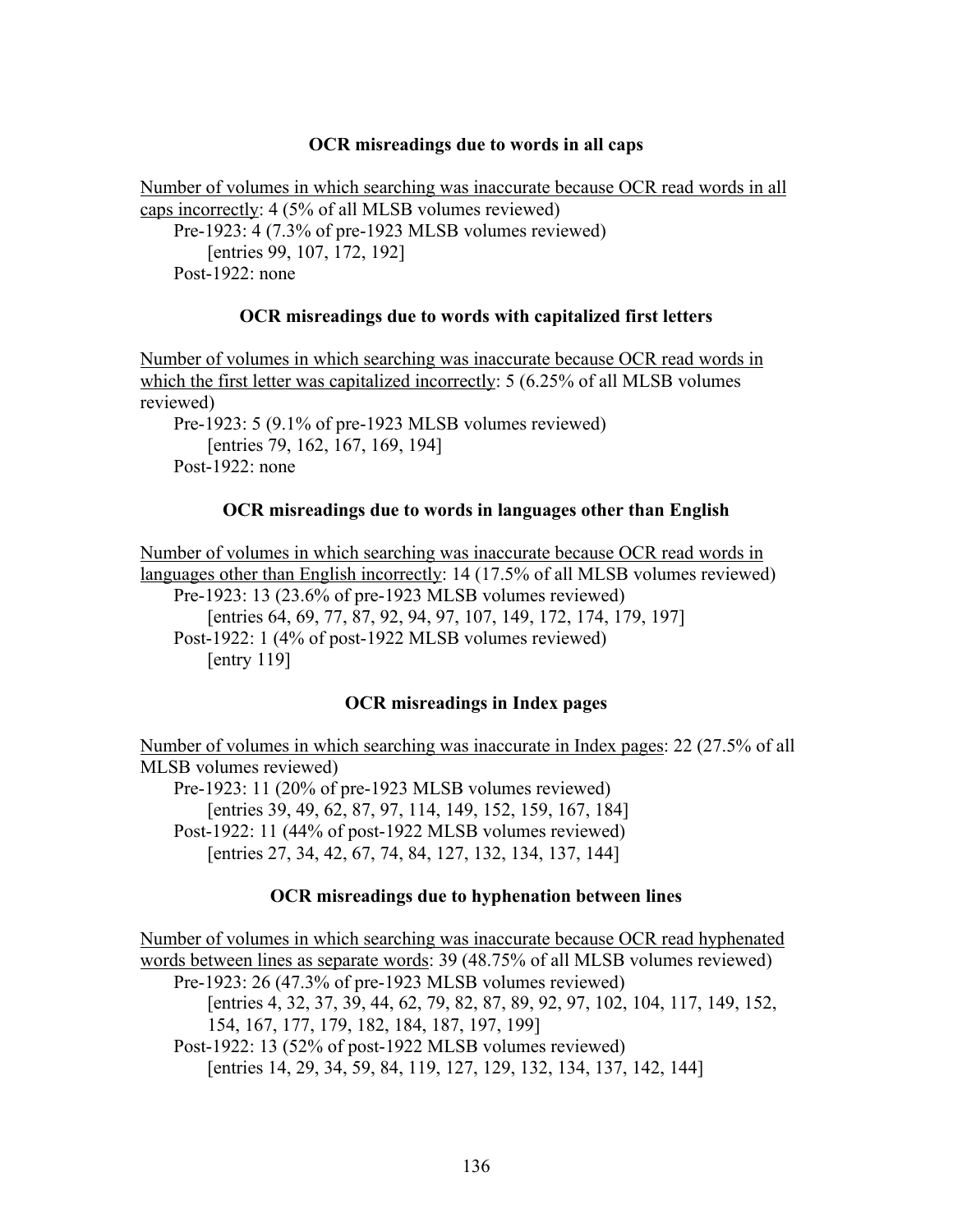## **OCR misreadings due to causes other than those surveyed above**

Number of volumes in which searching was inaccurate because OCR misread words for reasons other than those surveyed above: 26 (32.5% of all MLSB volumes reviewed)

Pre-1923: 17 (30.9% of pre-1923 MLSB volumes reviewed) [entries 2, 12, 19, 37, 47, 77, 94, 112, 114, 164, 177, 182, 184, 187, 189, 194, 197]

Post-1922: 9 (36% of post-1922 MLSB volumes reviewed) [entries 14, 27, 34, 52, 127, 129, 134, 142, 144]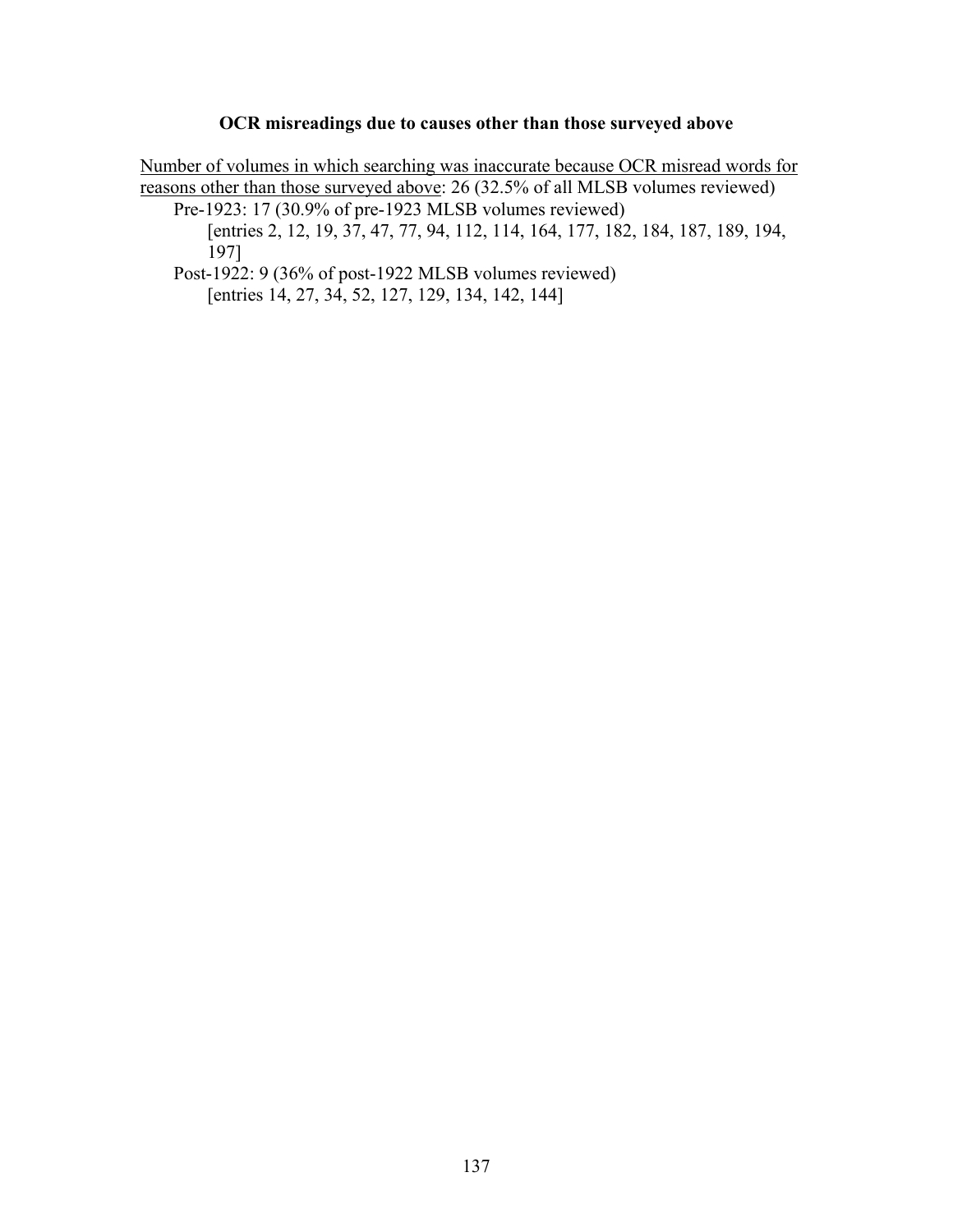## **III. ACLS HUMANITIES E-BOOK (HEB)**

## **1) NUMBERS OF TITLES AND VOLUMES SEARCHED AND SELECTED**

## **Titles searched**

Number of titles searched: 347 Pre-1923: 122 Post-1922: 225

Number of titles searched available in HEB full text:  $41$  (11.8% of all titles) no page digitizations available: 306 (88.2% of all titles)

Number of pre-1923 titles searched available in HEB full text: none no digitizations available: 122 (100%)

Number of post-1922 titles searched available in HEB full text: 41 (18.2% of post-1922 titles) no digitizations available: 184 (81.8% of post-1922 titles)

Note: Of 158 titles published since 1981, HEB provided digitizations for 38 titles, or 24.1%. Of the 67 titles published between 1923 and 1980, HEB provided digitizations for only 3 titles, or 4.5%.

### **Number of volumes reviewed**

Total: 39 (all post-1922) [entries 5, 10, 15, 20, 25, 30, 35, 40, 45, 50, 55, 60, 65, 70, 75, 80, 90, 95, 100, 105, 110, 115, 120, 125, 130, 135, 140, 145, 150, 155, 160, 165, 170, 175, 180, 185, 190, 195, 200]

## **2) ACCESS, DOWNLOADING, SHARING, AND NAVIGATION**

## **Ease of finding specific volumes in multivolume works**

Number of titles for which title or author/title searches did not retrieve desired volume: none.

## **OPAC records**

Number of volumes for which OPAC did not contain links for retrieval of records: none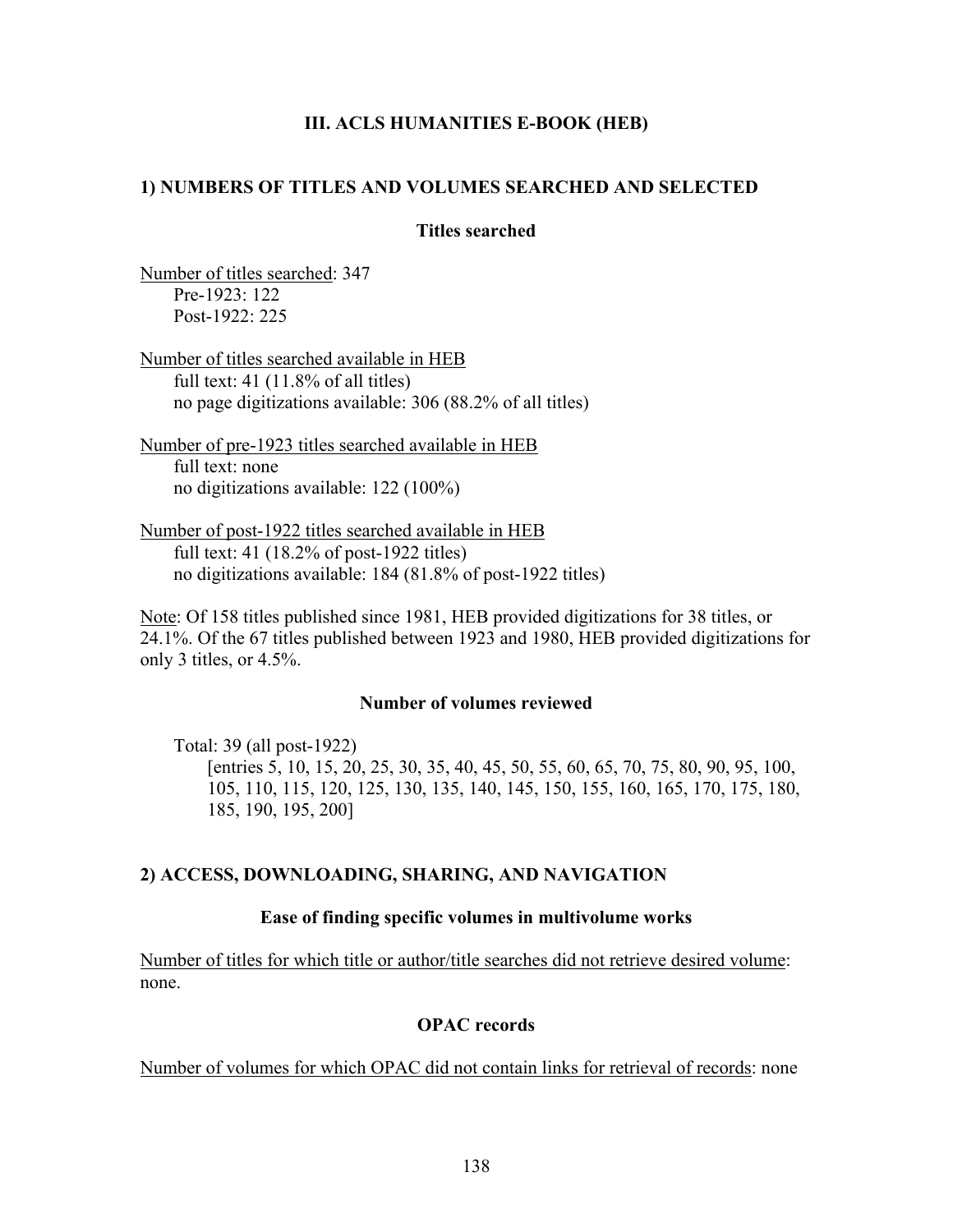## **MARC records**

According to the HEB website, "MARC records are available free to subscribers. Once a subscription is set up, the contacts at the subscribing institution will be sent download instructions. The records are MARC21, USMARC records prepared by the University of Michigan Libraries."

### **Downloading, searching PDF files, and copying text.**

Users cannot download text from HEB. Users can print individual pages.

### **Sharing results**

HEB has no options for sharing results as in GBS.

## **3) PHYSICAL CONDITION OF VOLUMES REVIEWED**

Number of volumes with markings, folds, splotches, tears, stains, smudges, broken letters, or tape: 4 (10.3% of all HEB volumes reviewed). [entries 30, 40, 45, 125]

Number of volumes with markings, folds, splotches, tears, stains, smudges, broken letters, or tape affecting 10 or more pages: 1 (2.6% of all HEB volumes reviewed). [entry 40]

Number of volumes with markings, folds, splotches, tears, stains, smudges, broken letters, or tape affecting OCR: 4 (10.3% of all HEB volumes reviewed). [entries 30, 40, 45, 125]

Number of volumes with markings, folds, splotches, tears, stains, smudges, broken letters, or tape affecting OCR on 10 or more pages: 1 (2.6% of all HEB volumes reviewed).

[entry 40]

## **4) METADATA**

## **Author, title, and publication listings**

Number of volumes with incorrect author, title, and publication information: 1 (2.6% of all HEB volumes reviewed).

[entry 150]

## **Contents links**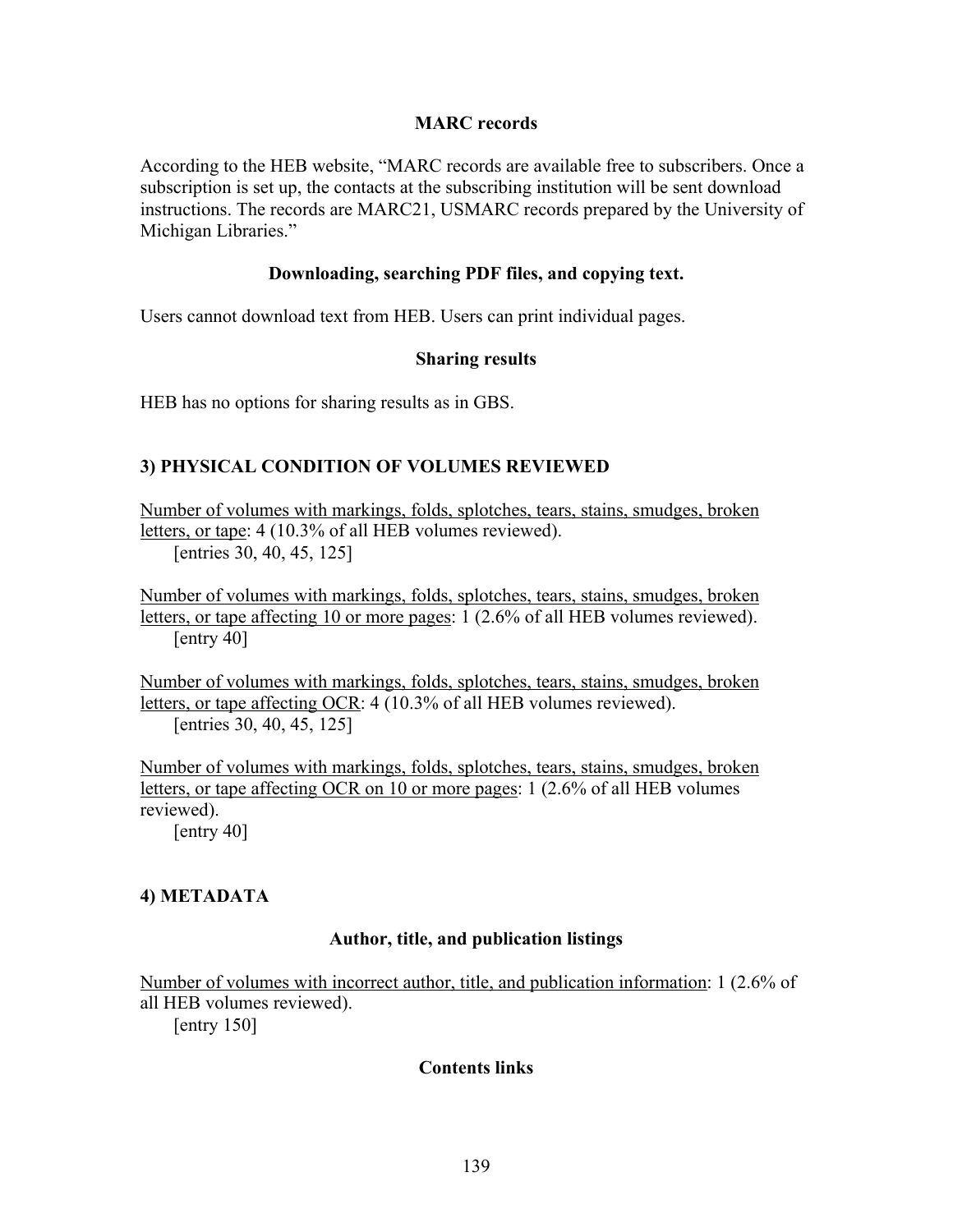Number of volumes with problematic contents links: none

## **Index links**

Number of volumes with incorrect index links: none

## **Number of pages**

Number of volumes with listings for number of pages different than that given in MARC records (LC catalog, Harvard Library's Hollis Catalog) or last page of text: none

## **Page indicators**

Number of volumes with discrepancy between page indicator and page number in text: 1 (2.6% of all HEB volumes reviewed). [entry 200]

Note: See also Appendix B. In two entries (204C, 205C), all pages were mislabeled in the page indicator, which resulted in problematic searching.

# **Subject headings**

Number of volumes that used LC main subject headings without subdivisions provided by LC: none

# **5) QUALITY OF SCANS**

Number of volumes rated "poor": none.

# **Missing pages**

Number of volumes with missing pages: none.

## **Pages out-of-order**

Number of volumes with pages displayed out-of-order: none.

## **Pages appearing more than once**

Number of volumes with one or more pages displayed more than one time: none.

## **Illegible pages**

Number of volumes with one or more illegible pages: none.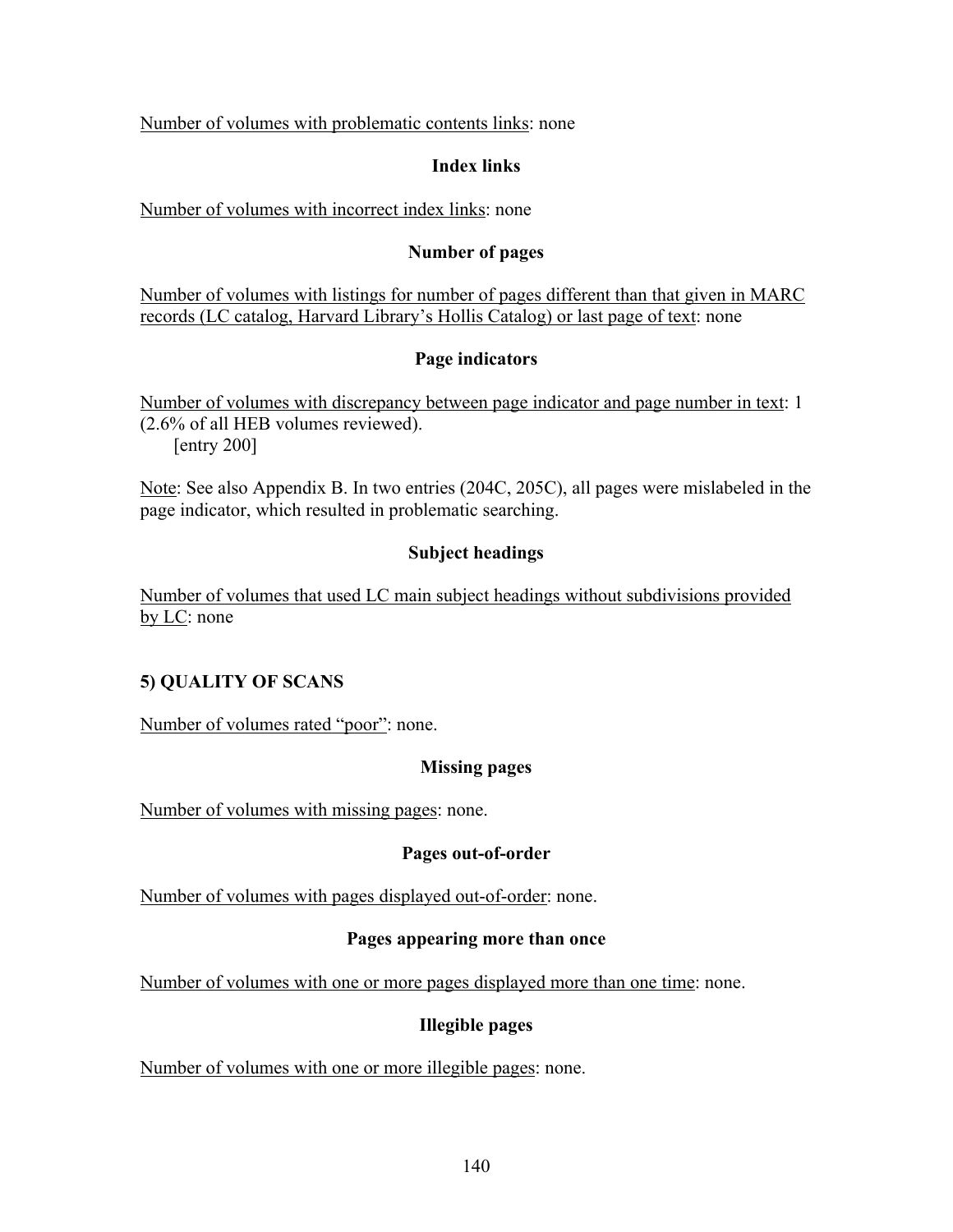## **Pages with portions cut off or obscured**

Number of volumes with portions of one or more page cut off or obscured: none.

## **Pages with distorted lines**

Number of volumes with distorted lines: none.

## **Light, dark, or blurry pages, affecting OCR readings adversely**

Number of volumes with light, dark, or blurry pages, parts of pages, or letters, affecting OCR readings adversely: 1 (2.6% of all HEB volumes reviewed) [entries 35]

## **Scanned image quality**

Number of volumes in which letters were not sharp: 5 (12.8% of all HEB volumes reviewed) [entries 30, 50, 55, 140, 150]

## **6) ACCURACY OF WORD SEARCHING WITHIN TEXTS**

Each search result indicated one more occurrence than was listed.

For example, in entry 5 (Kloppenberg, James T. *Uncertain Victory: Social Democracy and Progressivism in European and American Thought, 1870-1920*. New York: Oxford University Press, 1988), a search for the phrase "American exceptionalism" cited "1 to 2 of 2 matching terms in this item," then listed only one occurrence, not two. A search for "Henry George" cited "1 to 14 of 14 matching terms," but listed only 13 pages in which "Henry George" appeared, and within those 13 pages, 15 occurrences.

## **OCR misreadings**

Number of volumes in which OCR reading was affected adversely: 31 (79.5% of all HEB volumes reviewed)

[entries 5, 15, 20, 25, 30, 35, 40, 45, 50, 55, 70, 75, 80, 90, 95, 105, 110, 115, 120, 125, 130, 135, 140, 155, 160, 165, 180, 185, 190, 195, 200]

## **OCR misreading of dates**

Number of volumes in which searching was inaccurate because OCR misread the numeral "1" as "I" in dates: 19 (48.7% of all HEB volumes reviewed). [entries 5, 15, 25, 30, 35, 40, 45, 50, 55, 70, 75, 95, 130, 155, 160, 165, 180, 185, 190]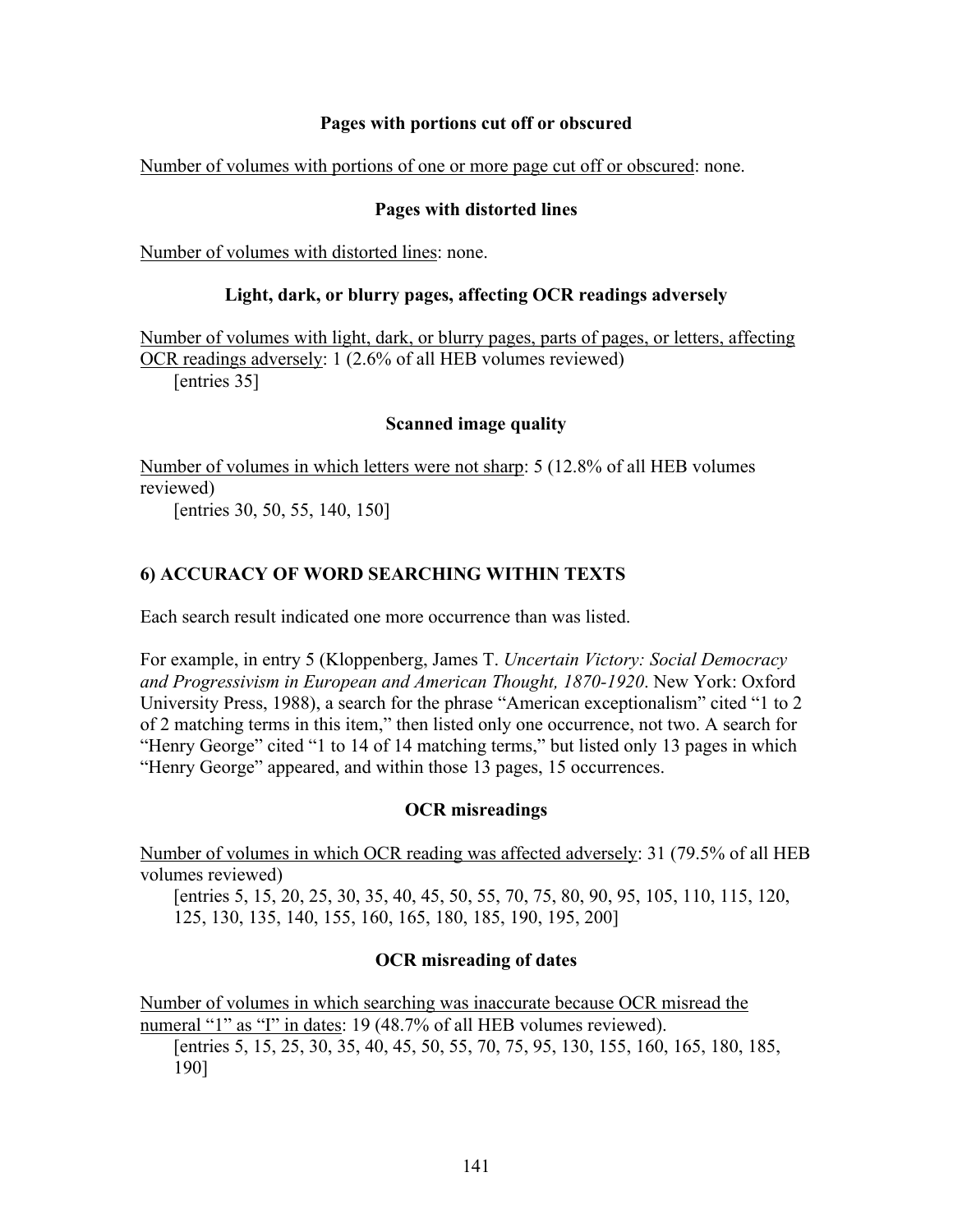## **OCR misreadings due to footnote indicators**

Number of volumes in which searching was inaccurate because footnote indicator were read by OCR as parts of words: 3 (7.7% of all HEB volumes reviewed). [entries 90, 160, 195]

## **OCR misreadings due to run-together words**

Number of volumes in which searching was inaccurate because OCR read separate words as one word: 8 (20.5% of all HEB volumes reviewed). [entries 20, 30, 80, 95, 105, 110, 115, 120]

## **OCR misreadings due to italicized words**

Number of volumes in which searching was inaccurate because OCR read italicized words incorrectly: 5 (12.8% of all HEB volumes reviewed). [entries 35, 55, 135, 140, 200]

## **OCR misreadings in footnotes**

Number of volumes in which searching was inaccurate because OCR read words in footnotes incorrectly: 1 (2.6% of all HEB volumes reviewed). [entry 20]

## **OCR misreadings due to words in all caps**

Number of volumes in which searching was inaccurate because OCR read words in all caps incorrectly: none

## **OCR misreadings due to words with capitalized first letters**

Number of volumes in which searching was inaccurate because OCR read words in which the first letter was capitalized incorrectly: none

## **OCR misreadings due to words in languages other than English**

Number of volumes in which searching was inaccurate because OCR read words in languages other than English incorrectly: none

## **OCR misreadings in Index pages**

Number of volumes in which searching was inaccurate in Index pages: 1 (2.6% of all HEB volumes reviewed). [entry 25]

## **OCR misreadings due to hyphenation between lines**